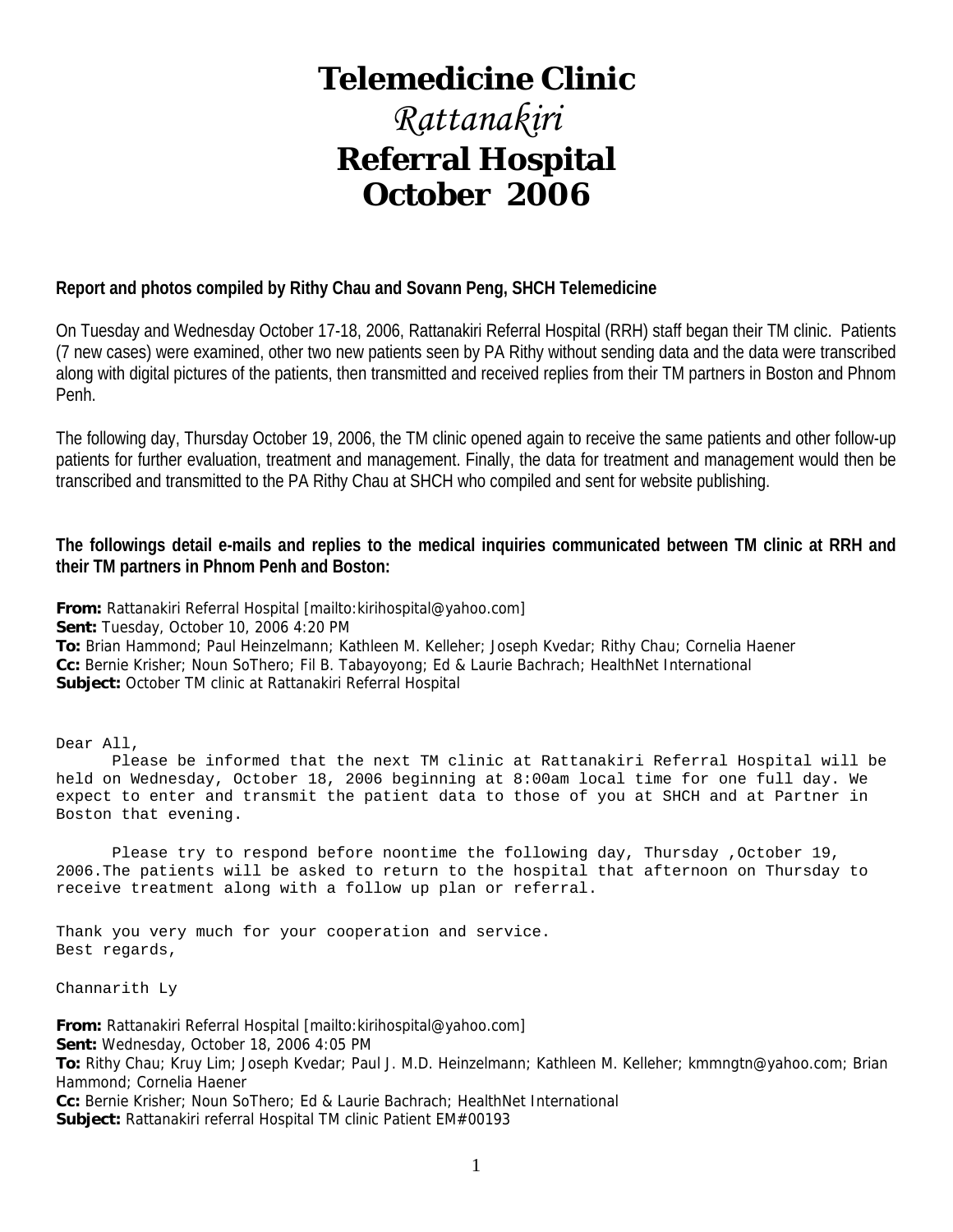Dear All,

Here is the patient EM#00193 and her photos.

Best regards,

Channarith/Rithy

## **Rattanakiri Provincial Hospital Telemedicine Clinic with Sihanouk Hospital Center of HOPE and Partners in Telemedicine**



**Patient: EM#00193, 22F (Village I)** 

**Chief Complaint:** Neck mass for 5y

**HPI:** 22F came here complaining of neck mass for 5y. In last 5 years, she noticed the anterior neck has become slightly bigger but no any symptoms so she didn't find any care. Until during this month she has developed with symptoms of palpitation, fatigue, diaphoresis, heat intolerance, she bought medicine for the symptoms but not better so she came to us today. She denied of dysphagia, dyspnea, tremor, HA, dizziness, cough, chest pain, nausea, vomiting, oliguria, dysuria,

hematuria, edema.

**PMH/SH:** Unremarkable

**Family Hx:** Mother with goiter

**Social Hx:** No EtOH, no smoking

**Medication:** None

**Allergies:** NKDA

**ROS:** Regular period, last on 30 September, 2006

**PE: Vital Signs: BP 110/72 P 86 R 18 T 37o Wt 48Kg** 

**General:** Look stable

**HEENT:** No oropharyngeal lesion, pink conjunctiva, thyroid enlargement about 3x5cm on both sides, soft, smooth, no tender, mobile on swallowing, no bruit, no lymph node palpable; no exophthalmos

**Chest:** CTA bilaterally, no rale, no rhonchi: HRRR, no murmur

**Abdomen:** Soft, no tender, no distension, (+) BS, no HSM

**Extremilty/Skin:** No edema, no rash, no lesion

**MS/Neuro:** MS+5/5, motor and sensory intact, DTRs +2/4, normal gait, no tremor



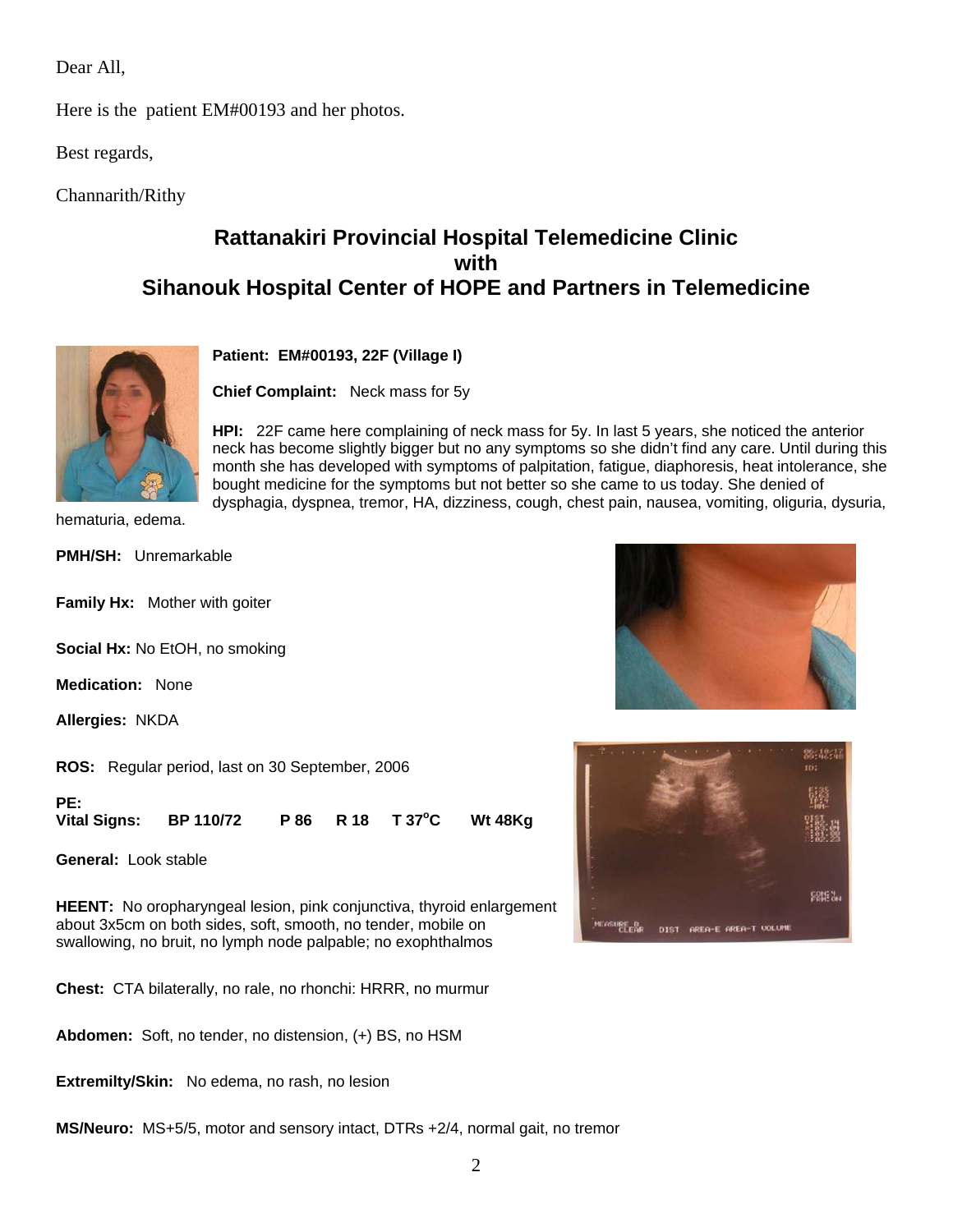**Lab/Studies:** Neck U/S: L lobule 18x22 and R lobule 21x30 (Conclusion: Nodular Goiter)

#### **Assessment:**

1. Nodular Goiter

#### **Plan:**

1. Draw blood for TSH and Free T4 at SHCH

**Comments/Notes: Do you agree with my assessment and plan?**

**Examined by: Nurse Peng Sovann Case Contract Participate: October 17, 2006** 

Please send all replies to [kirihospital@yahoo.com](mailto:kirihospital@yahoo.com) and cc: to tmed rithy@online.com.kh . *The information transmitted in this e-mail is intended only for the person or entity to which it is addredded and may contain confidential and/or priviledged material. Any review, retransmission, dissemination or other use of or taking of any action in reliance upon, this information by persons or entities other than the intended recipient is prohibited. If you received this e-mail in error, please contact the sender and delete material from any computer.*

**From:** Barbesino, Giuseppe,M.D. [mailto:GBARBESINO@PARTNERS.ORG] **Sent:** Wednesday, October 18, 2006 7:00 PM **To:** Fiamma, Kathleen M.; kirihospital@yahoo.com; tmed\_rithy@online.com.kh **Subject:** RE: Rattanakiri referral Hospital TM clinic Patient EM#00193

**This young lady has a diffuse goiter and symptoms consistent with hyperthyrioidism. I am not sure why the ultrasound is described as "nodular goiter": no nodule are reported nor visible on the US picture. Her exam does not show findings consistent with hyperthyroidism. Blood tests of her thyroid function are indicated, as you suggested. If hyperthyroidism is confirmed, a thyroid scan should be performed to perform differential diagnosis between Graves' disease and other forms of thyrotoxicosis. If hyperthyroidism is not confirmed, then the differential diagnosis includes euthyroid Hashimoto's thyroiditis versus simple, endemic goiter.** 

Giuseppe Barbesino, MD Thyroid Associates Massachusetts General Hospital-Harvard Medical School Wang ACC 730S 55 Fruit St Boston MA, 02114 FAX 617-726-5905 TEL 617-726-7573

**From:** Cornelia Haener [mailto:cornelia\_haener@online.com.kh] **Sent:** Wednesday, October 18, 2006 5:30 PM **To:** 'Rattanakiri Referral Hospital'; 'Rithy Chau'; 'Kruy Lim'; 'Joseph Kvedar'; 'Paul J. M.D. Heinzelmann'; 'Kathleen M. Kelleher'; kmmngtn@yahoo.com; 'Brian Hammond' **Cc:** 'Bernie Krisher'; 'Noun SoThero'; 'Ed & Laurie Bachrach'; 'HealthNet International' **Subject:** RE: Rattanakiri referral Hospital TM clinic Patient EM#00193

Dear Channarith and Rithy, I agree with your plan. If she is euthyroid, I would suggest that she takes iodine salt. It seems too small to be an indication for surgery. **Thanks** Cornelia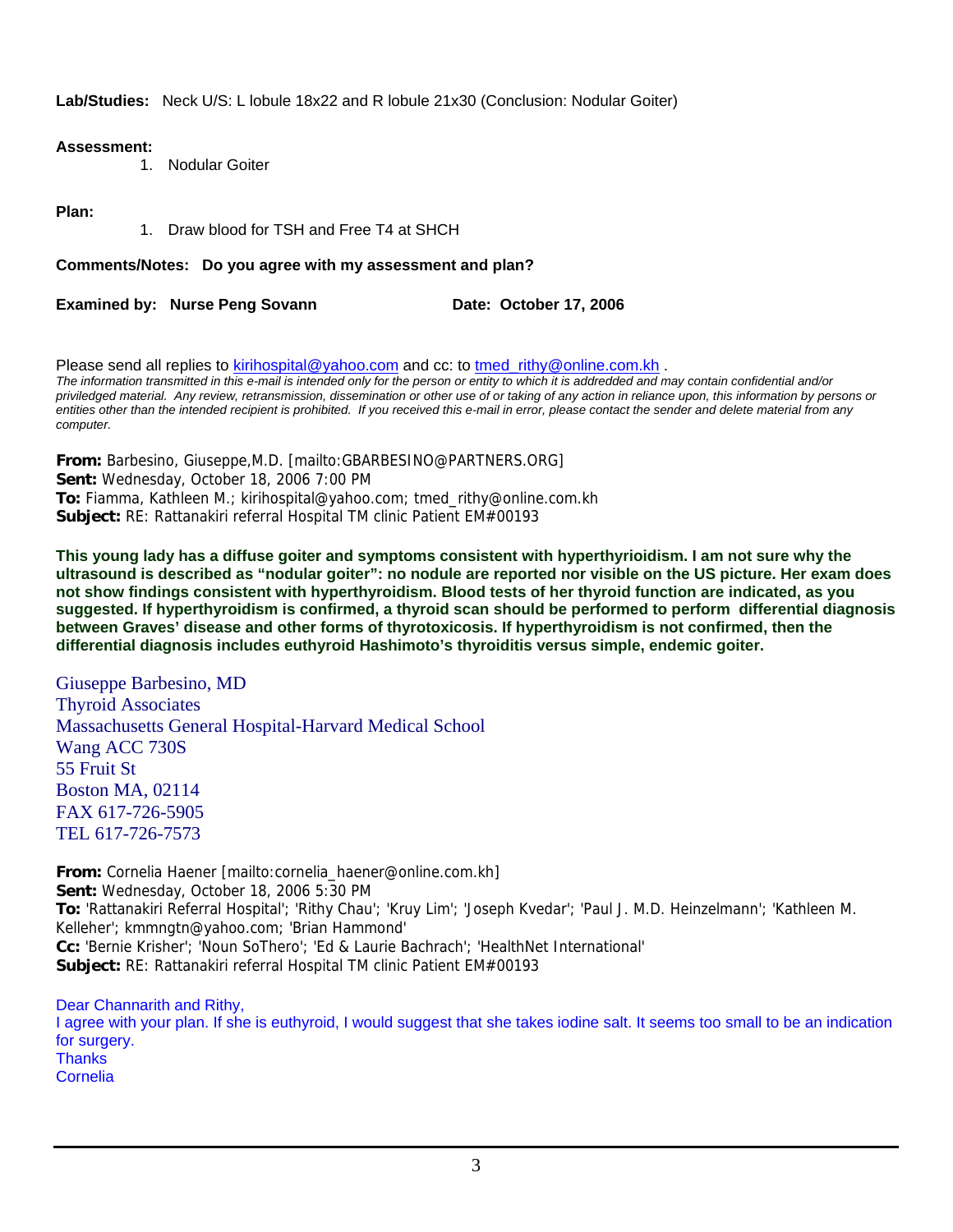**From:** Rattanakiri Referral Hospital [mailto:kirihospital@yahoo.com] **Sent:** Wednesday, October 18, 2006 3:55 PM **To:** Rithy Chau; Kruy Lim; Joseph Kvedar; Paul J. M.D. Heinzelmann; Kathleen M. Kelleher; kmmngtn@yahoo.com; Brian Hammond **Cc:** Bernie Krisher; Noun SoThero; Ed & Laurie Bachrach; HealthNet International **Subject:** Rattanakiri referral Hospital TM clinic Patient YS#00194

Dear All,

Here is the first case of this month patient YS#00194 and her photos.

Best regards,

Channarith/Rithy

## **Rattanakiri Provincial Hospital Telemedicine Clinic with Sihanouk Hospital Center of HOPE and Partners in Telemedicine**



**Patient:** YS#00194, 30F (Village III)

**Chief Complaint:** Vaginal discharge x 7y

**HPI:** 30F, housewife, came here complaining of vaginal discharge x 7y. She presented with mild mucus vaginal discharge, fishy smell, vaginal pruritus, but no blood and she went to Local health center and was treated with a few medicine then the discharge still come and also bought medicine from pharmacy for the symptoms but not better. Since then she didn't find other care and came to us today. She also complained of fatigue, dizziness, palpitation, more thinking. She denied of diaphoresis, cough, sore throat, chest pain, nausea, vomiting, oliguria, hematuria, edema.

**PMH/SH:** Unremarkable

**Family Hx:** None

**Social Hx:** No smoking, drink alcohol 5L/delivery (5children)

**Medication:** None

**Allergies:** NKDA

**ROS:** 4 months post partum, she also complained she think more about her family because her husband haven't earned enough money for family and she has dispute with him more often; breastfeeding

PE:<br>Vital Signs: **Vital Signs: BP 120/80 P 84 R 18 T 37<sup>o</sup> Wt 40kg** 

**General:** Look stable, cachexia

**HEENT:** No oropharyngeal lesion, pink conjunctiva, no mass, no lymph node palpable, no JVD

**Chest:** CTA bilaterally, no rale, no rhonchi; HRRR, no murmur

**Abdomen:** Soft, no tender, no distension, (+) BS, no HSM, subrapubic discomfort, no scar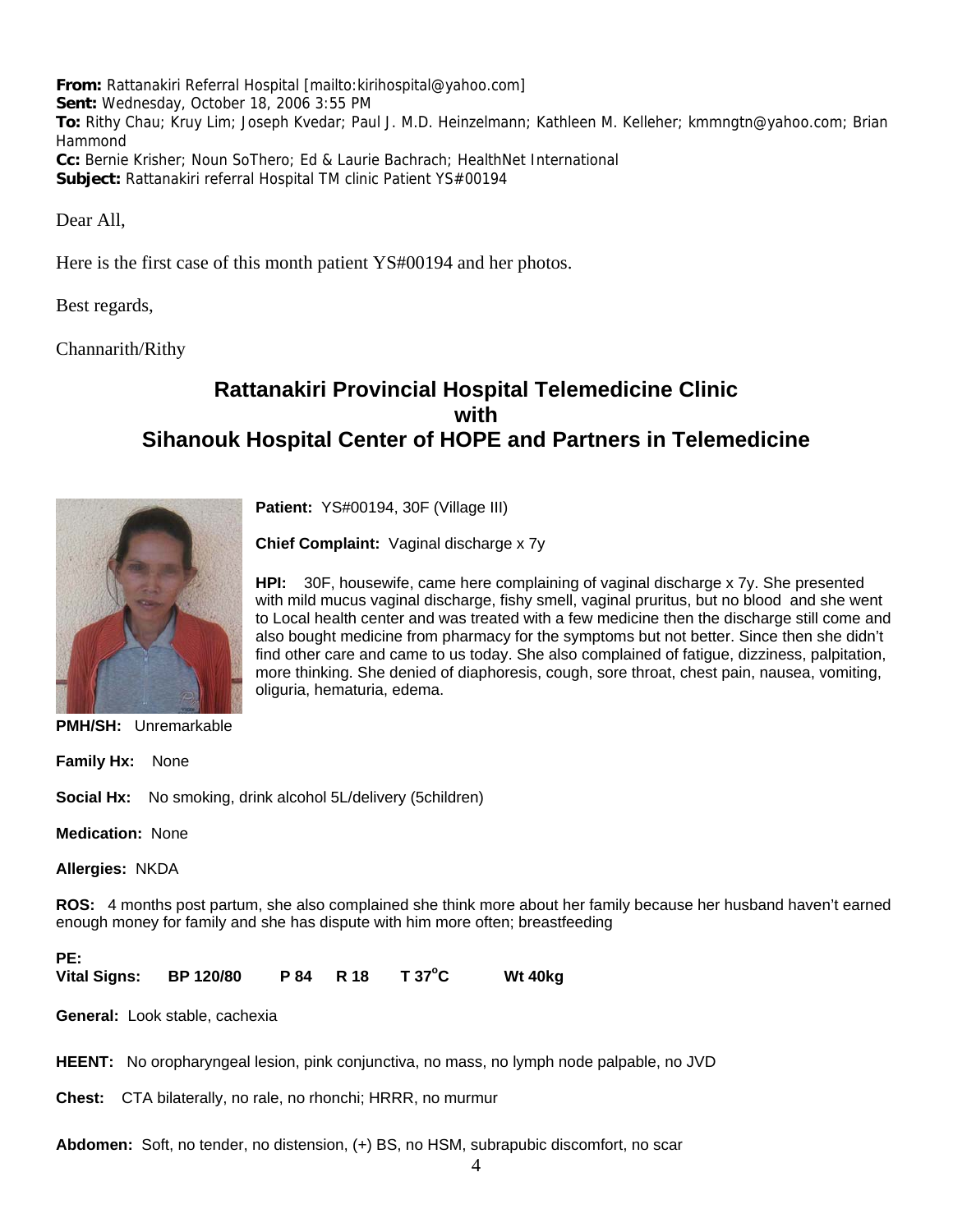**Extremity:** No edema, no rash, no lesion

**MS/Neuro:** MS+5/5, motor and sensory intact, DTRs +2/4, normal gait

**Lab/Studies:** UA: Protein trace, Leucocyte 2+, blood 1+

#### **Assessment:**

- 1. Bacterial Vaginosis
- 2. UTI
- 3. Anxiety?
- 4. Cachexia

#### **Plan:**

- 1. Ceftriaxone 1g IV once
- 2. MTV 1t po qd for one month
- 3. Paracetamol 500mg 1t po q6h for one month
- 4. advice on dealing with stress

#### **Comments/Notes: Do you agree with my assessment and plan?**

**Examined by: Nurse Peng Sovann Date: October 17, 2006** 

Please send all replies to [kirihospital@yahoo.com](mailto:kirihospital@yahoo.com) and cc: to [tmed\\_rithy@online.com.kh](mailto:tmed_rithy@bigpond.com.kh) .

*The information transmitted in this e-mail is intended only for the person or entity to which it is addressed and may contain confidential and/or privileged material. Any review, retransmission, dissemination or other use of or taking of any action in reliance upon, this information by persons or entities other than the intended recipient is prohibited. If you received this e-mail in error, please contact the sender and delete material from any computer.*

No answer replied from Boston

**From:** Rattanakiri Referral Hospital [mailto:kirihospital@yahoo.com]

**Sent:** Wednesday, October 18, 2006 4:30 PM

**To:** Rithy Chau; Kruy Lim; Joseph Kvedar; Paul J. M.D. Heinzelmann; Kathleen M. Kelleher; kmmngtn@yahoo.com; Brian Hammond

**Cc:** Bernie Krisher; Noun SoThero; Ed & Laurie Bachrach; HealthNet International **Subject:** Rattanakiri referral Hospital TM clinic Patient HS#00195

Dear All,

Here is the patient HS#00195 and her photos.

Best regards,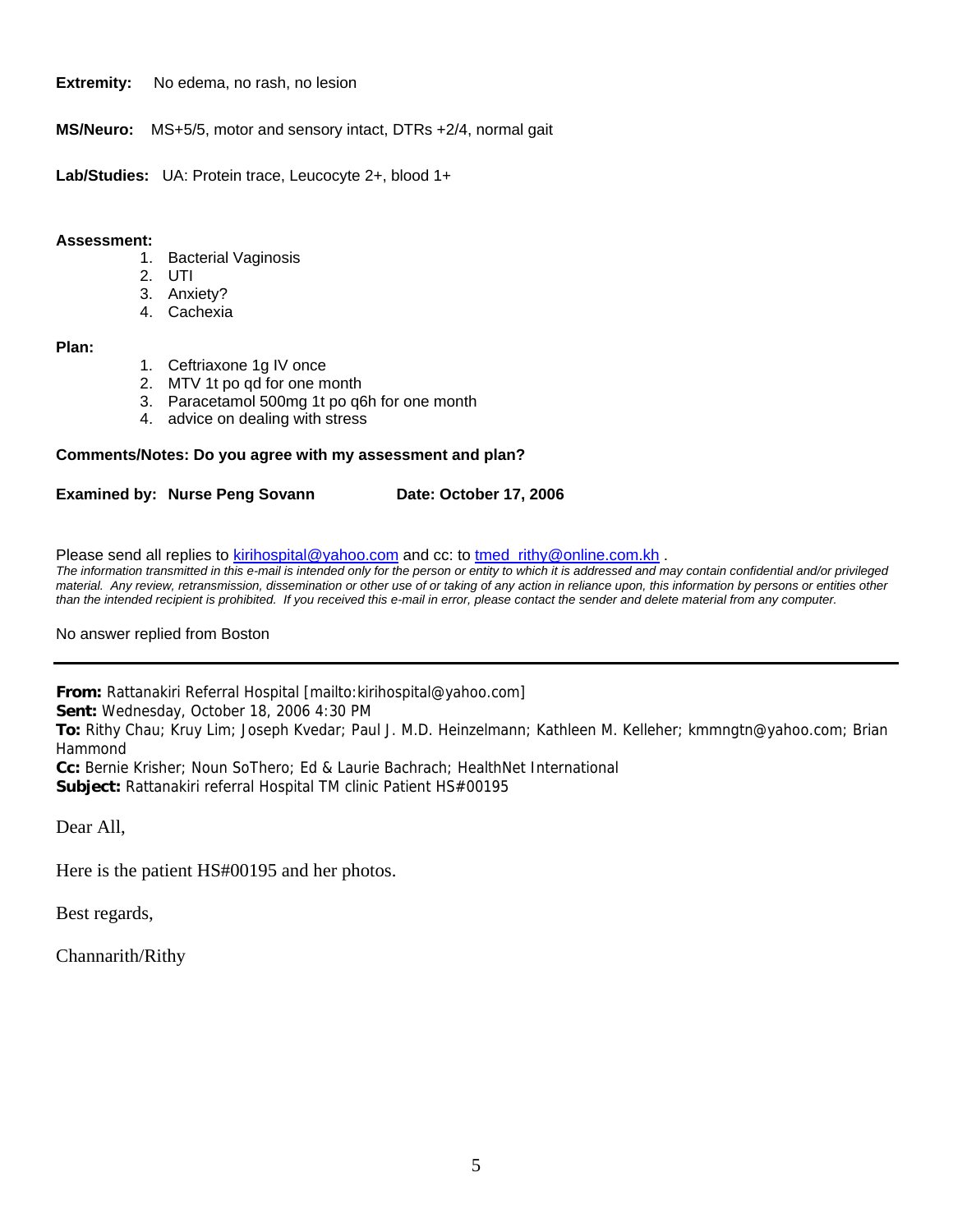

#### **Patient: HS#00195, 44F (Village I)**

**Chief Complaint:** Vaginal burning sensation x 7d

**HPI:** 44F, Vegetable seller, came here complaining of vaginal burning sensation for 7d. She told she developed she symptoms of subrapubic discomfort, dysuria, urgency, frequency since 2000 but all symptoms had gone after taking medicine for a few days and usually developed once per year but In last week, she developed with symptoms of dysuria, urgency, frequency, subrapubic discomfort so she bought medicine from private pharmacy (Amoxicillin and Vit C take bid for 3d,

and traditional medication) then the symptoms had gone except vaginal burning sensation. She denied of dizziness, diaphoresis, palpitation, chest pain, GI problem, hematuria, vaginal discharge, edema.

**PMH:** Hospital admission due to Elevated BP in 2000

**Family Hx:** None

**Social Hx:** Drink alcohol casually, no smoking

#### **Medication:**

- 1. Amoxicillin 500mg 1t po bid for 3d
- 2. Vit C 1t po bid for 3d
- 3. Traditional medication
- **Allergies:** NKDA

**ROS:** Regular period, last on 14 October 2006

#### PE:<br>Vital Signs: **Vital Signs: BP 140/90 P 80 R 20 T 36.5 Wt 59kg**

**General:** Look stable

**HEENT:** No oropharyngeal lesion, pink conjunctiva, no lymph node palpable, no thyroid enlargement

**Chest:** CTA bilaterally, no rales, no rhonchi: HRRR, no murmur

**Abdomen:** Soft, no tender, no distension, (+) BS, no HSM, no CVA tenderness, suprapubic discomfort

**Extremity:** No edema, no rash, no lesion

**MS/Neuro:** MS +5/5, motor and sensory intact, DTRs +2/4, normal gait

**Lab/Studies:** UA: Protein 1+, Blood 2+

#### **Assessment:**

- 1. UTI
- 2. Elevated BP

#### **Plan:**

- 1. Ciprofloxacin 500mg 1t po bid for 3d
- 2. Educate patient eat on low salt diet, regular exercise
- 3. Recheck BP if still elevated, start HCTZ 50mg 1/2t po qd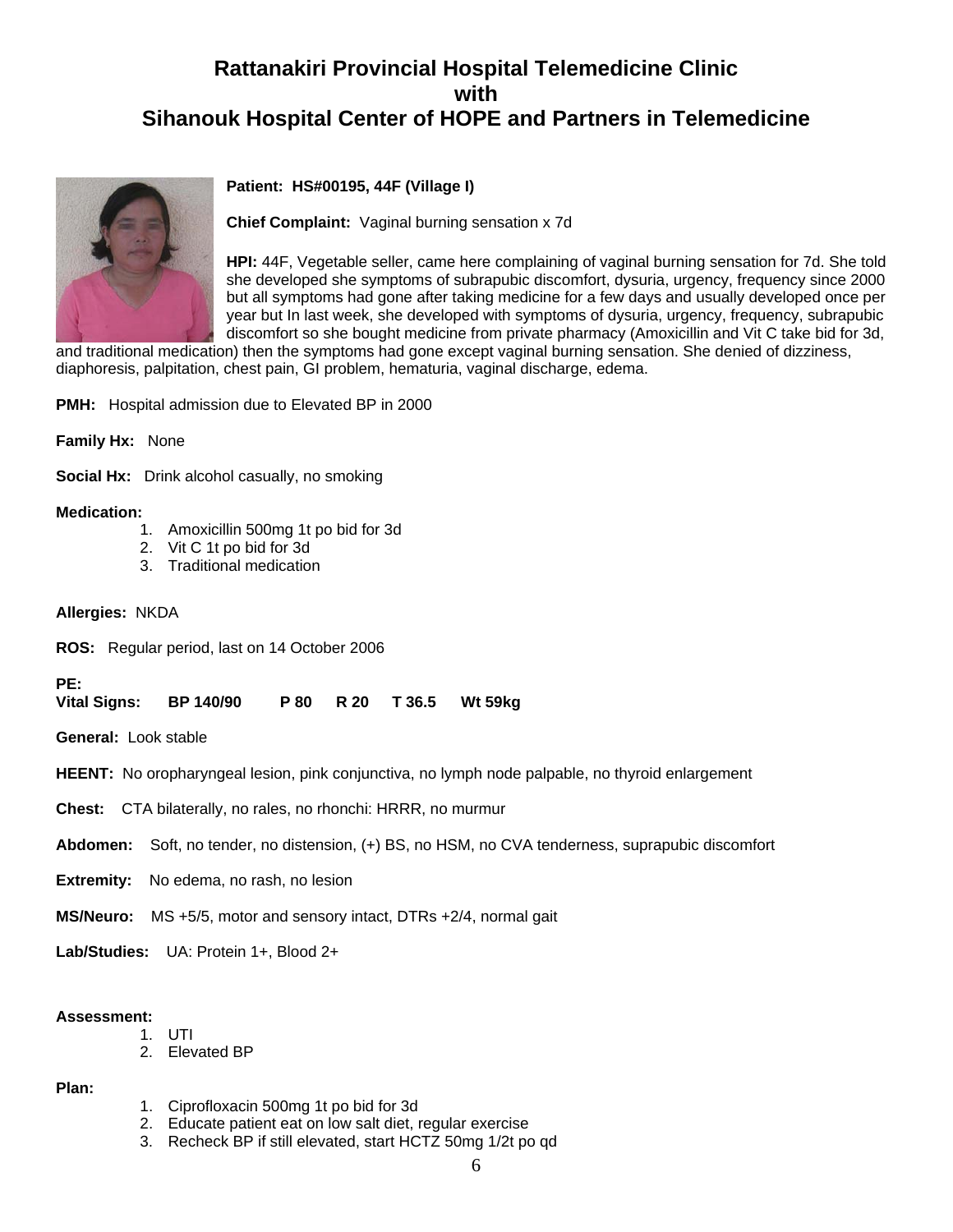Please send all replies to [kirihospital@yahoo.com](mailto:kirihospital@yahoo.com) and cc: to [tmed\\_rithy@online.com.kh](mailto:tmed_rithy@bigpond.com.kh) .

#### **Comments/Notes: Do you agree with my assessment and plan?**

#### **Examined by: Nurse Peng Sovann Date: October 17, 2006**

*The information transmitted in this e-mail is intended only for the person or entity to which it is addressed and may contain confidential and/or privileged material. Any review, retransmission, dissemination or other use of or taking of any action in reliance upon, this information by persons or entities other than the intended recipient is prohibited. If you received this e-mail in error, please contact the sender and delete material from any computer.*

No answer replied from Boston

**From:** Rattanakiri Referral Hospital [mailto:kirihospital@yahoo.com] **Sent:** Wednesday, October 18, 2006 4:18 PM **To:** Rithy Chau; Kruy Lim; Joseph Kvedar; Paul J. M.D. Heinzelmann; Kathleen M. Kelleher; kmmngtn@yahoo.com; Brian Hammond **Cc:** Bernie Krisher; Noun SoThero; Ed & Laurie Bachrach; HealthNet International **Subject:** Rattanakiri referral Hospital TM clinic Patient YV#00196

Dear All,

Here is the patient YV#00196 and his photos.

Best regards,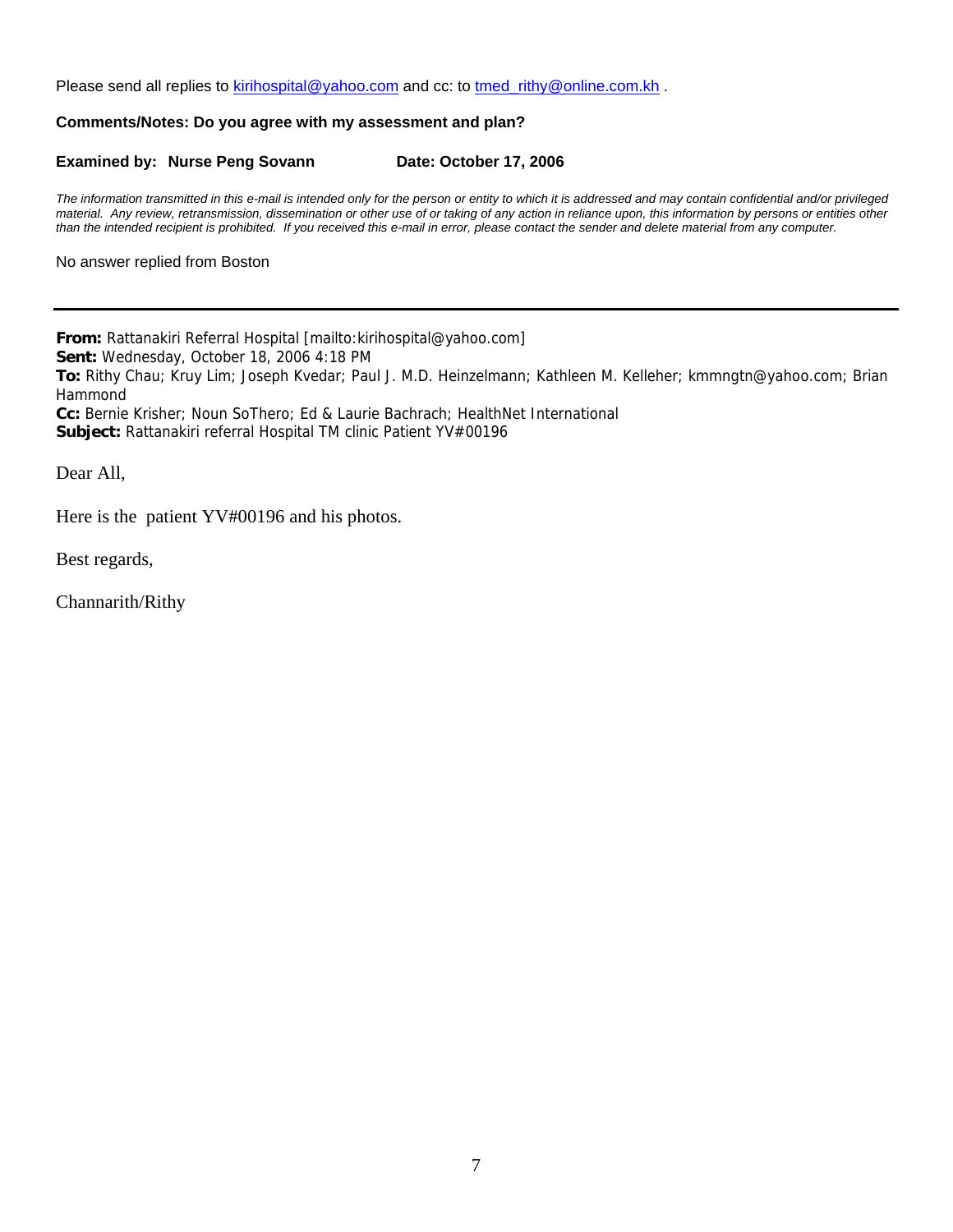

#### **Patient: YV#00196, 39M (Village I)**

**Chief Complaint:** Skin rash x 6y

day then to the face, scalp, so he bought steroid and abx cream/ointment medicine applying on the **HPI:** 39M, farmer, came here complaining of skin rash for 6y. First the rash has presented on nasolabial area with pruritus, and some rash with pus, vesicle. The rash developed from day to rash and also taken po. The rashes got better, but not completely healed. It also developed to back, armpit, pubic area and groin. He bought medicine from pharmacy and apply on all rashes. Sometime the rash has gone for a few months then appeared in the same places. Now the rash presented more on the face and pubic area. He denied of fever, lymph node swelling, bledding from lesions; no illegal drug use. Denied any allergic dermatitis hx or contact of any unusual products; not been in the fores area. Past few months been using betamethasone+clotrimazole

cream and improved some.

**PMH:** Unremarkable

**Family Hx:** None

**Social Hx:** Drink alcohol 1/2L/d, smoking 1pack of cigarette/d (both until now)

**Medication:** (Betametasone and Clotrimazole cream) apply on the rash prn

**Allergies:** NKDA

**ROS:** Unremarkable

#### **PE:**

**Vital Signs: BP 120/80 P 76 R 20 T 36.5 Wt 52kg**

**General:** Look stable

**HEENT:** No oropharyngeal lesion, pink conjunctiva, no icterus, no mass, no lymph node palpable

**Chest:** CTA bilaterally, no rale, no rhonchi; HRRR, no murmur

**Abdomen:** Soft, no tender, no distension, (+) BS, no HSM

**Extremity:** No edema

**Skin:** plaque like rash with clear border, +erythema and pruritus, no scaling prominent on nasolabial of face and less obvious on pubic area; scalp area, armpits, and groin without lesion; a few scattered maculopapular rashes with slight pustule heads on upper chest and back area; extremities without lesion.

**MS/Neuro:** MS +5/5, motor and sensory intact, DTRs +2/4

**Lab/Studies:** Draw blood for CBC, Lyte, BUN, Creat, LFT at SHCH

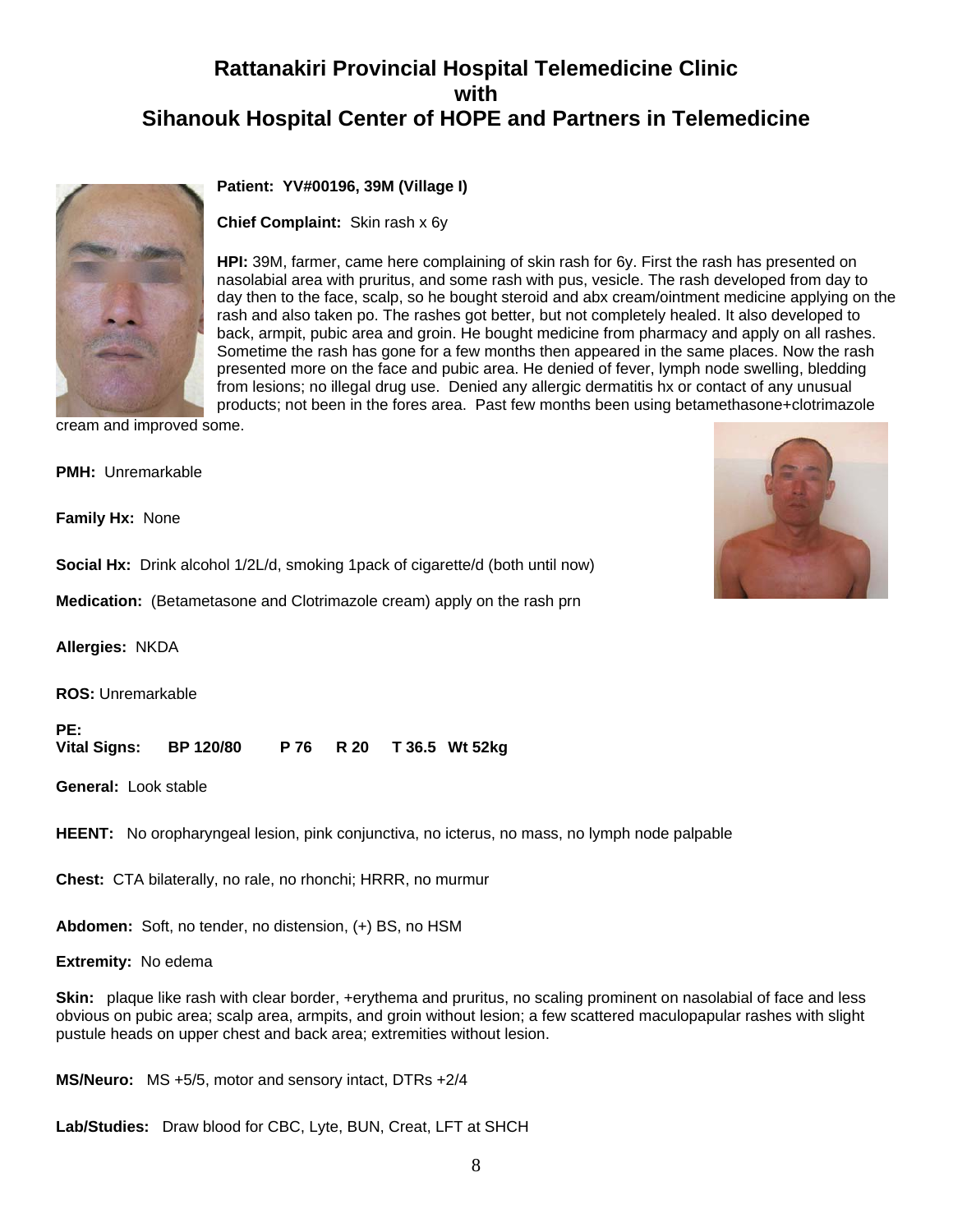#### **Assessment:**

- 1. Rosacea
- 2. Folliculitis (truncal/back)

#### **Plan:**

- 1. Erythromycin 500mg 1t po bid for 4 wks
- 2. Fluocinolone 0.025% apply bid on the rash 2-4 wks
- 3. Promethazine 25mg 1 po qhs prn pruritus
- 4. Loratidine 10mg 1 po qd prn pruritus
- 5. Alcohol and smoking cessation

#### **Comments/Notes: Do you agree with my assessment and plan?**

#### **Examined by: Nurse Peng Sovann/ PA Rithy <b>Date: October 17, 2006**

Please send all replies to [kirihospital@yahoo.com](mailto:kirihospital@yahoo.com) and cc: to [tmed\\_rithy@online.com.kh](mailto:tmed_rithy@bigpond.com.kh) .

*The information transmitted in this e-mail is intended only for the person or entity to which it is addressed and may contain confidential and/or privileged material. Any review, retransmission, dissemination or other use of or taking of any action in reliance upon, this information by persons or entities other than the intended recipient is prohibited. If you received this e-mail in error, please contact the sender and delete material from any computer.*

No answer replied from Boston

**From:** Rattanakiri Referral Hospital [mailto:kirihospital@yahoo.com]

**Sent:** Wednesday, October 18, 2006 4:50 PM

**To:** Rithy Chau; Kruy Lim; Joseph Kvedar; Paul J. M.D. Heinzelmann; Kathleen M. Kelleher; kmmngtn@yahoo.com; Brian Hammond

**Cc:** Bernie Krisher; Noun SoThero; Ed & Laurie Bachrach; HealthNet International **Subject:** Rattanakiri referral Hospital TM clinic Patient CL#00198

Dear All,

Here is the patient CL#00198 and her photos.

Best regards,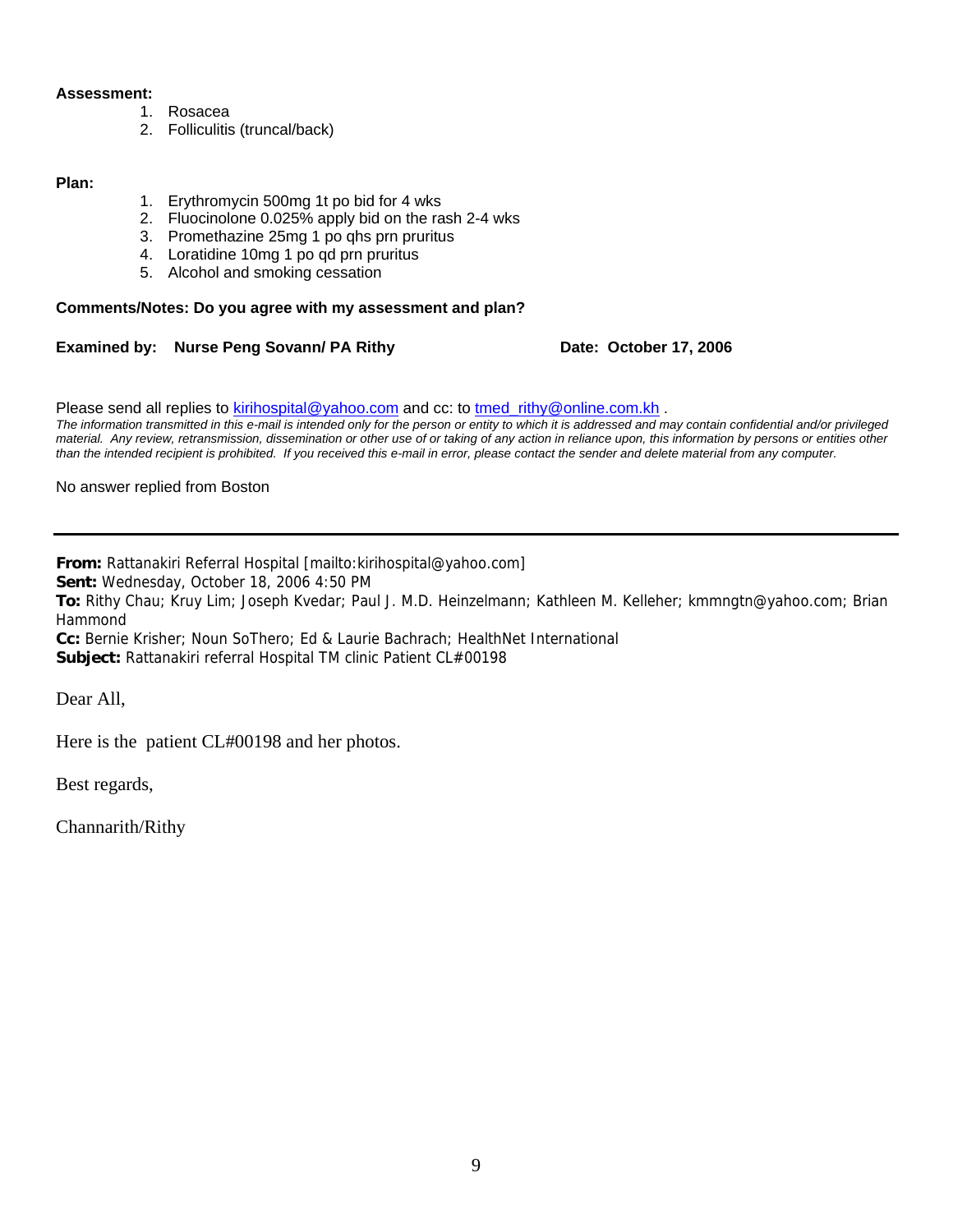

**Patient:** CL#00198, 40F (Cha Uong Village)

**Chief Complaint:** Pelvic pain x 10mo

**HPI:** 40F, farmer, came here complaining of pelvic pain x 10mo. After she gave her 7<sup>th</sup> child birth, she has felt pelvic pain, like a mass in abdomen, burning sensation, radiate to lower back, both leg, fatigue, dizziness, fever, numbness on both legs then she was brought to private clinic and was told the blood clot still persist in the uterine then was asked to bring her to provincial hospital. She was treated at hospital for 3d then discharge to home, but the symptoms still presented and was brought to hospital for other two times and have abd U/S but

show nothing. The symptoms of pelvic pain, lower back, numbness on both legs, weakness, poor appetite, menstrual with black color, less amount, bad smell. She denied of HA, palpitation, chest pain, cough, nausea, vomiting, oliguria, hematuria, edema.

**PMH/SH:** No surgery history,

**Family Hx:** No STDs

**Social Hx:** No EtOH, chain smoking for 3y until now, no birth spacing method using

**Medication:** Traditional medication, pain killer prn

**Allergies:** NKDA

**ROS:** Regular period but with fewer amounts than usual, clot, black color, bad smell; husband without STD hx and no promiscuity hx.

#### **PE:**

**Vital Signs: BP 100/70 P 86 R 20 T 36.5 Wt 43kg** 

**General:** Look sick

**HEENT:** No oropharyngeal lesion, pink conjunctiva, no mass, no lymph node palpable, no thyroid enlargement, no JVD

**Chest:** CTA bilaterally, no rales, no rhonchi; HRRR, no murmur

**Abdomen:** Soft, slightly tender on lower abdomen, no mass, no distension, no scar, (+) striae, (+) BS, no HSM, no rebound tenderness, no rovsing's sign

**Extremity/Skin:** No edema, no lesion, no rash, no inguinal lymph node

**MS/Neuro:** MS+5/5, motor and sensory intact, DTRs +2/4, normal gait

**GU:** Normal female genitalia, no lesion on labia, cervix with cellular change of erythema and granulation about 1cm radius from os at 3-12 O'clock, whitsh/clear d/c without smell, no bleeding upon touching; bilateral adnexal tenderness, right > left and no gross mass palpable.

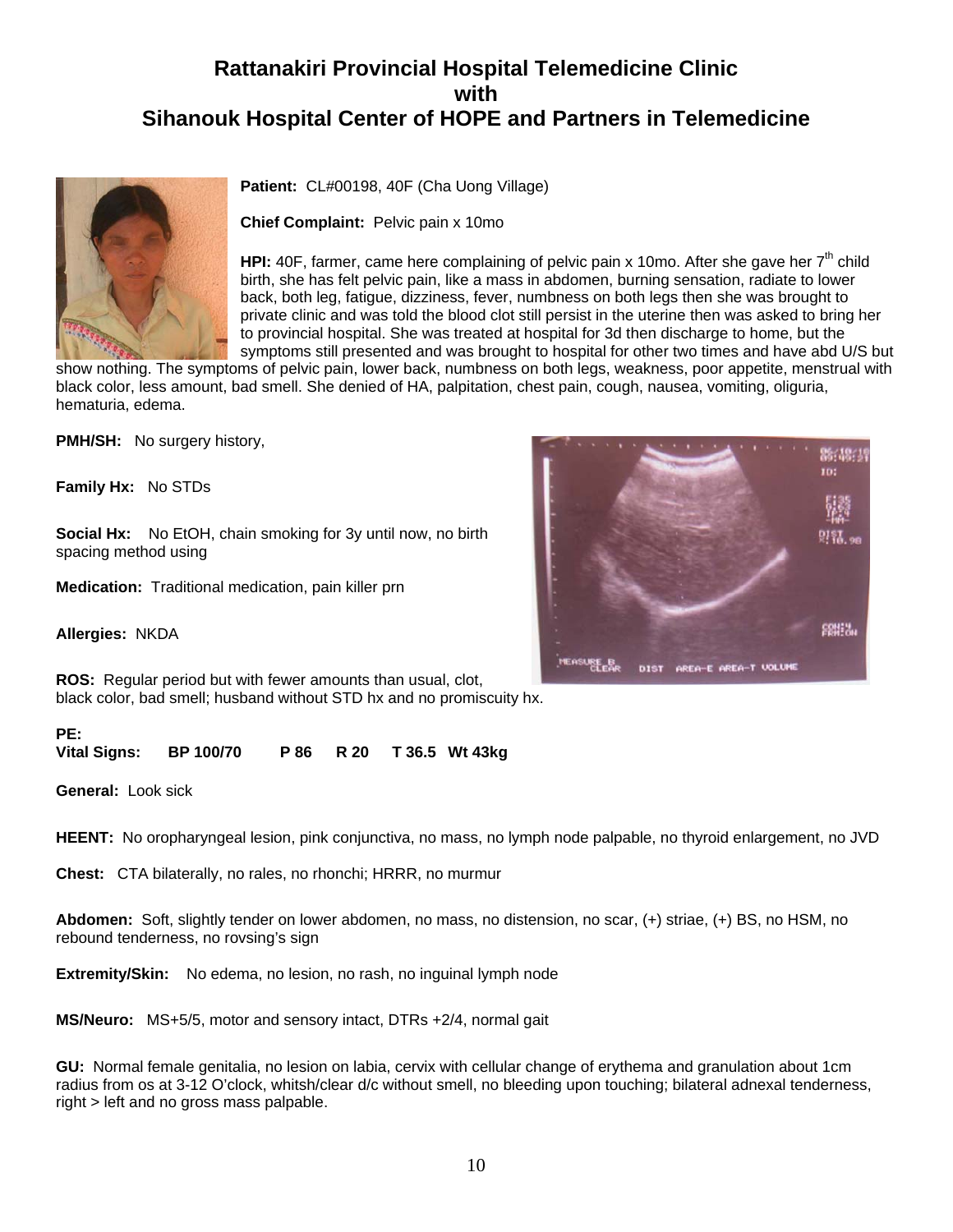#### **Assessment:**

- 1. PID
	- 2. Cervical dysplasia

#### **Plan:**

- 1. Metronidazole 250mg 2t po bid for two weeks
- 2. Ciprofloxacin 500mg/5cc 5cc po bid for two weeks
- 3. Naproxen 375mg 1 po bid prn pain
- 4. MTV 1 po qd x 1mo
- 5. Draw blood CBC, Chem, BUN, Creat, Pap smear, Vaginal discharge gram stain

#### **Comments/Notes: Do you agree with my assessment and plan?**

#### **Examined by: Nurse Peng Sovann/PA Rithy Date: October 18, 2006**

Please send all replies to **[kirihospital@yahoo.com](mailto:kirihospital@yahoo.com)** and cc: to tmed\_rithy@online.com.kh.

*The information transmitted in this e-mail is intended only for the person or entity to which it is addressed and may contain confidential and/or privileged*  material. Any review, retransmission, dissemination or other use of or taking of any action in reliance upon, this information by persons or entities other *than the intended recipient is prohibited. If you received this e-mail in error, please contact the sender and delete material from any computer.*

#### No answer replied from Boston

**From:** Rattanakiri Referral Hospital [mailto:kirihospital@yahoo.com]

**Sent:** Wednesday, October 18, 2006 4:53 PM

**To:** Rithy Chau; Kruy Lim; Joseph Kvedar; Paul J. M.D. Heinzelmann; Kathleen M. Kelleher; kmmngtn@yahoo.com; Brian Hammond

**Cc:** Bernie Krisher; Noun SoThero; Ed & Laurie Bachrach; HealthNet International **Subject:** Rattanakiri referral Hospital TM clinic Patient PC#00200

Dear All,

Here is the patient PC#00200 and her photos.

Best regards,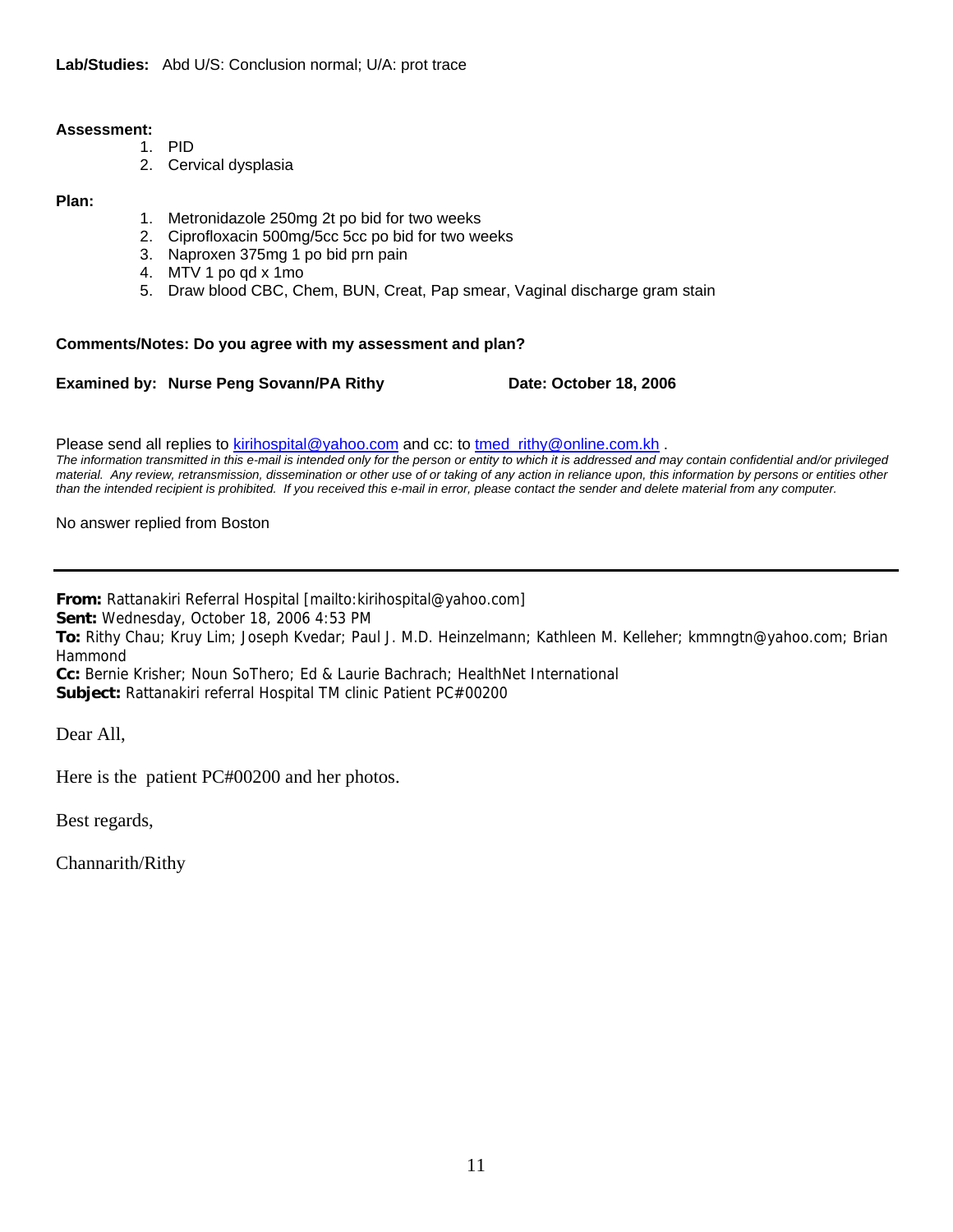

#### **Patient: PC#00200, 24F (Cha'Ong Village)**

**Chief Complaint:** Pelvic pain x 1y

**HPI:** 24F, farmer, came here complaining of pelvic pain x 1y. She presented with symptoms of pelvic pain, sharp sensation without exact time, radiate to right scapular, shoulder, hand; white vaginal discharge, slightly amount, she went to private clinic, bought some medication but the symptoms still persist. So she went to provincial hospital have abd U/S and it is normal. The pain usually developed every weeks and she bought medicine pharmacy but not cure. So she came to us incase we can help her.She denied of HA, diaphoresis, chest pain, palpitation, dyspnea, cough, nausea, vomiting, oliguria, hematuria, legs numbness, tingling,

edema.

**PMH/SH:** Unremarkable

**Family Hx:** None

**Social Hx:** No smoking, no EtOH

**Medication:** Traditional medication

**Allergies:** NKDA

**ROS:** Regular period

**PE:** 

**Vital Signs: BP 98/68 P 84 R 20 T 36.5 Wt 40kg** 

**General:** Look stable

**HEENT:** No oropharyngeal lesion, pink conjunctiva, no mass, no lymph node palpable, no thyroid enlargement, no JVD

**Chest:** CTA bilaterally, no rales, no rhonchi; HRRR, no murmur

**Abdomen:** Soft, slightly tender on subrapubic area, no mass, no distension, no scar, no striae, (+) BS, no HSM

**Extremity/Skin:** No edema, no lesion, no rash

**MS/Neuro:** MS+5/5, motor and sensory intact, DTRs +2/4, normal gait

**GU:** normal female genitalia, no bleeding, normal cervix, whitish-clear thick mucus d/c from os, no smell; bimanual exam revealed no mass but L adnexal tenderness. No gross mass palpable

**Lab/Studies:** None

#### **Assessment:**

1. PID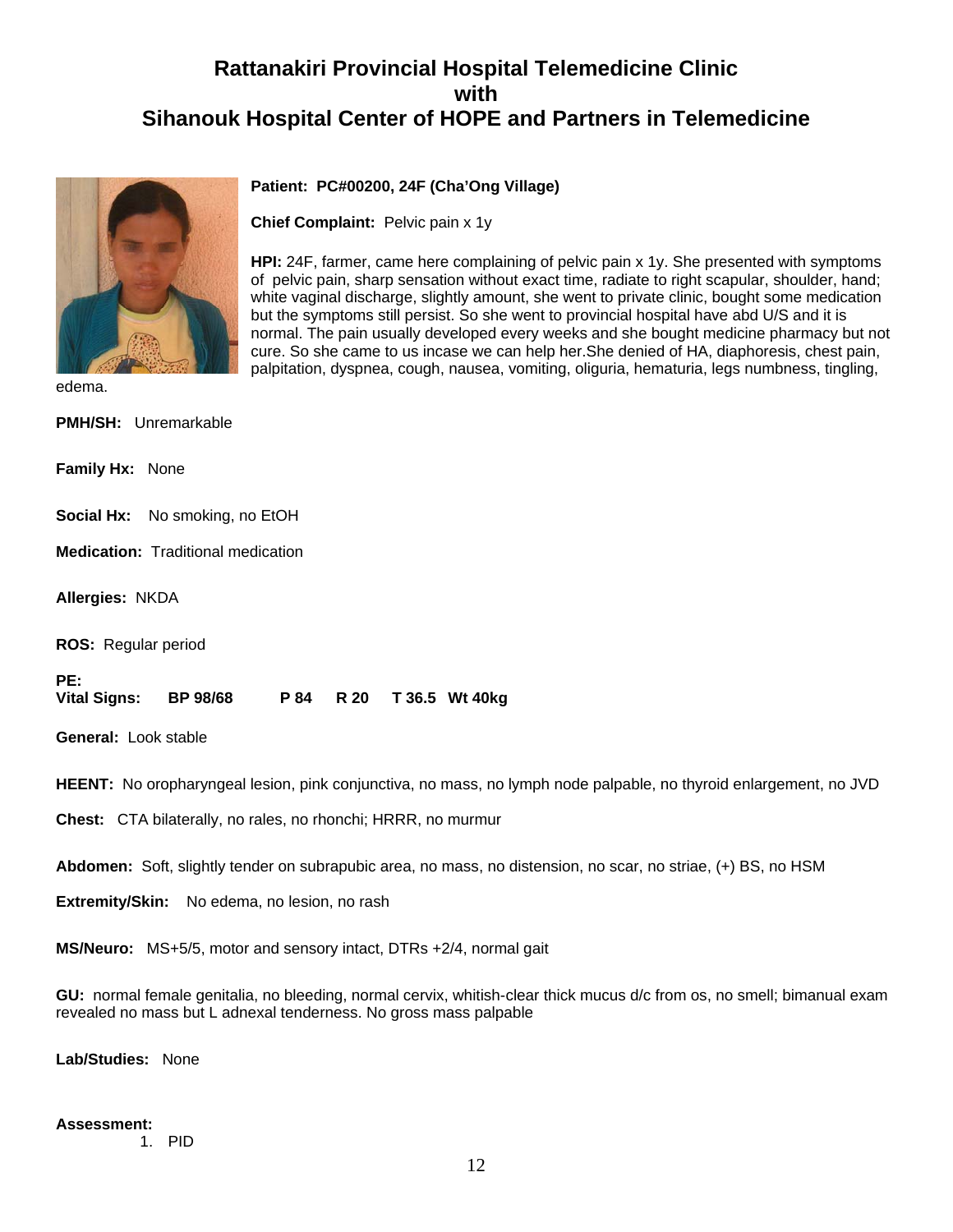#### **Plan:**

- 1. Metronidazole 250mg 2t po bid for two weeks
- 2. Ciprofloxacin 500mg/5cc 5cc po bid for two weeks
- 3. Naproxen 375mg 1 po bid prn pain
- 4. MTV 1 po qd x 1 mo

#### **Comments/Notes: Do you agree with my assessment and plan?**

**Examined by: Nurse Peng Sovann/PA Rithy [Date: October 18, 2006]** 

Please send all replies to [kirihospital@yahoo.com](mailto:kirihospital@yahoo.com) and cc: to [tmed\\_rithy@online.com.kh](mailto:tmed_rithy@bigpond.com.kh) . *The information transmitted in this e-mail is intended only for the person or entity to which it is addressed and may contain confidential and/or privileged material. Any review, retransmission, dissemination or other use of or taking of any action in reliance upon, this information by persons or entities other than the intended recipient is prohibited. If you received this e-mail in error, please contact the sender and delete material from any computer.*

No answer replied from Boston

**From:** Rattanakiri Referral Hospital [mailto:kirihospital@yahoo.com]

**Sent:** Wednesday, October 18, 2006 4:25 PM

**To:** Rithy Chau; Kruy Lim; Joseph Kvedar; Paul J. M.D. Heinzelmann; Kathleen M. Kelleher; kmmngtn@yahoo.com; Brian Hammond

**Cc:** Bernie Krisher; Noun SoThero; Ed & Laurie Bachrach; HealthNet International

**Subject:** Rattanakiri referral Hospital TM clinic Patient OI#00201

Dear All,

Here is the patient OI#00201 and her photos.

Best regards,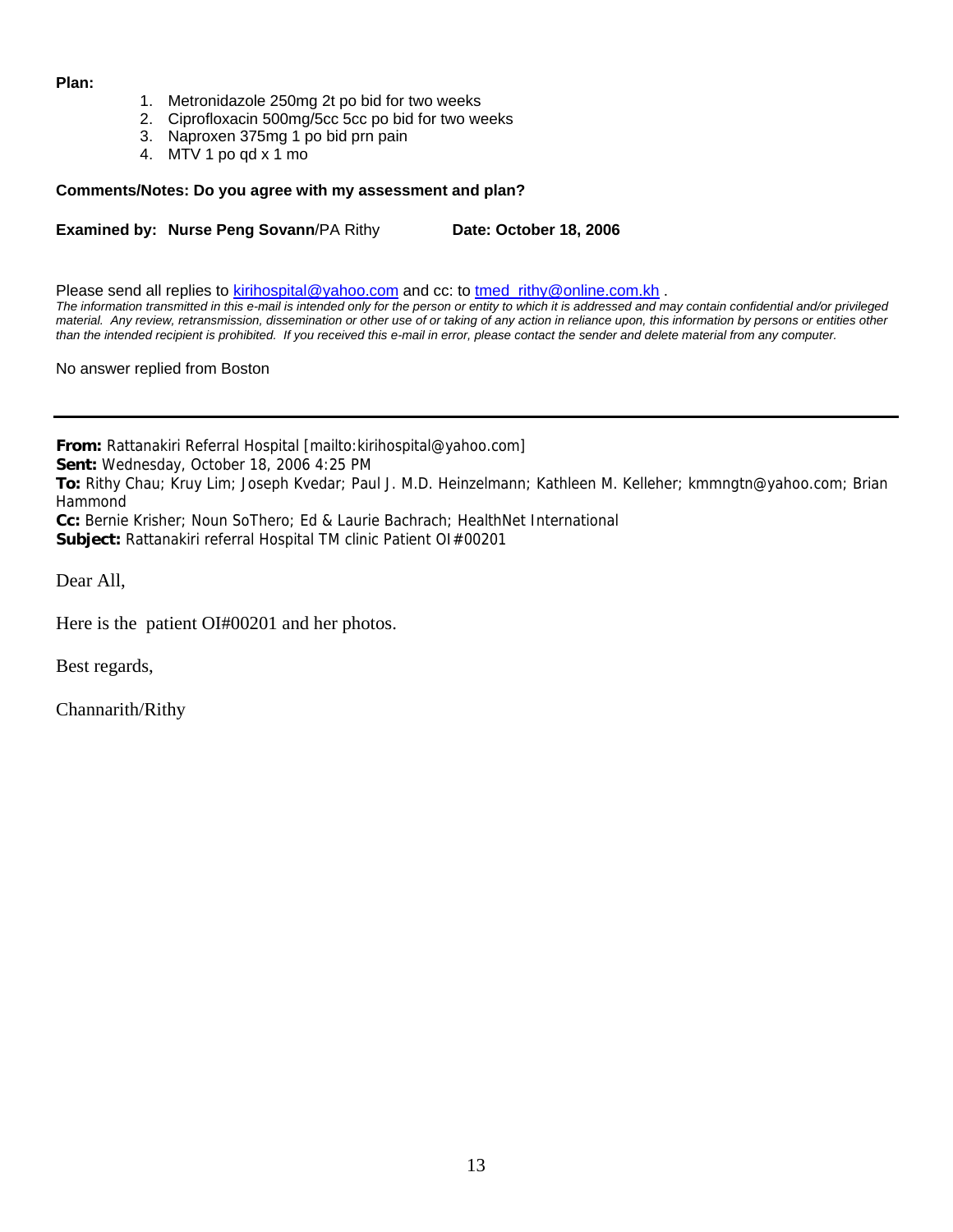

**Patient:** OI#00201, 62F (Village I)

**Chief Complaint:** Palpitation and chest tightness x 1y

**HPI:** 62F came here complaining of chest tightness and palpitation for 1y. She presented with symptoms of dyspnea on exertion (walking 100m), palpitation, chest tightness, diaphoresis. The symptoms release after resting about 5mn. So she went to private clinic and was treated with a few medicine (unknown name). She denied of HA, dizziness, orthopnea, cough, sore throat, nausea, vomiting, GI problem, oliguria, hematuria, dysuria, edema.

**PMH/SH:** Unremarkable

**Family Hx:** Sister with HTN and DMII

**Social Hx:** No smoking, no EtOH

**Medication:** None

**Allergies:** NKDA

**ROS:** Rash on lower extremity, 10 post menopause

**PE:** 

**Vital Signs: BP 110/72 P 86 R 20 T 36.5 Wt 61kg Height 1.50m** O2sat 95%

**General:** Look stable, obesity

**HEENT:** No oropharyngeal lesion, pink conjunctiva, no mass, no lymph node palpable, no JVD

**Chest:** CTA bilaterally, no rales, no rhonchi; HRRR with skip beat, no murmur

**Abdomen:** Soft, no tender, no distension, obesity, (+) BS, no HSM

**Extremity:** No edema, no lesion

**Skin:** hyperpigementation, slightly scale, slightly erythema around the plague, pruritus, no pustule, no vesicle on both ankles

**MS/Neuro:** MS+5/5, motor and sensory intact, DTRs +2/4

**Lab/Studies:** EKG attached

#### **Assessment:**

- 1. Overweight
- 2. Lichen simplex chronicus
- 3. Lichen planus
- 4. Atopic dermatitis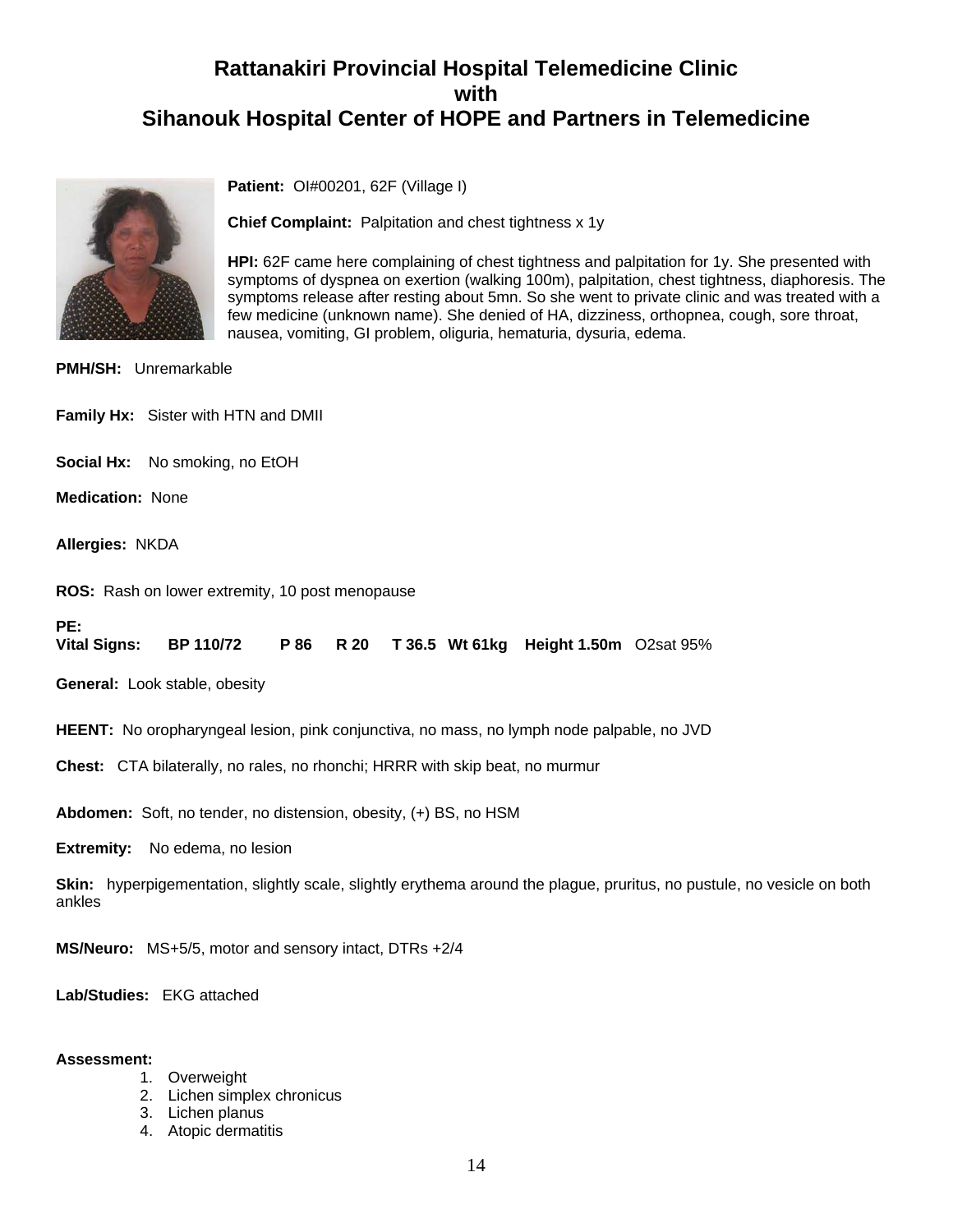

#### **Plan:**

- 1. Do regular exercise and lose weight
- 2. Draw blood for total Chole
- 3. Fluocinolone 0.025% apply bid on the rash until gone

#### **Comments/Notes: Do you agree with my assessment and plan?**

**Examined by: Nurse Peng Sovann Date: October 18, 2006** 

Please send all replies to [kirihospital@yahoo.com](mailto:kirihospital@yahoo.com) and cc: to [tmed\\_rithy@online.com.kh](mailto:tmed_rithy@bigpond.com.kh) .

*The information transmitted in this e-mail is intended only for the person or entity to which it is addressed and may contain confidential and/or privileged material. Any review, retransmission, dissemination or other use of or taking of any action in reliance upon, this information by persons or entities other than the intended recipient is prohibited. If you received this e-mail in error, please contact the sender and delete material from any computer.*

No answer replied from Boston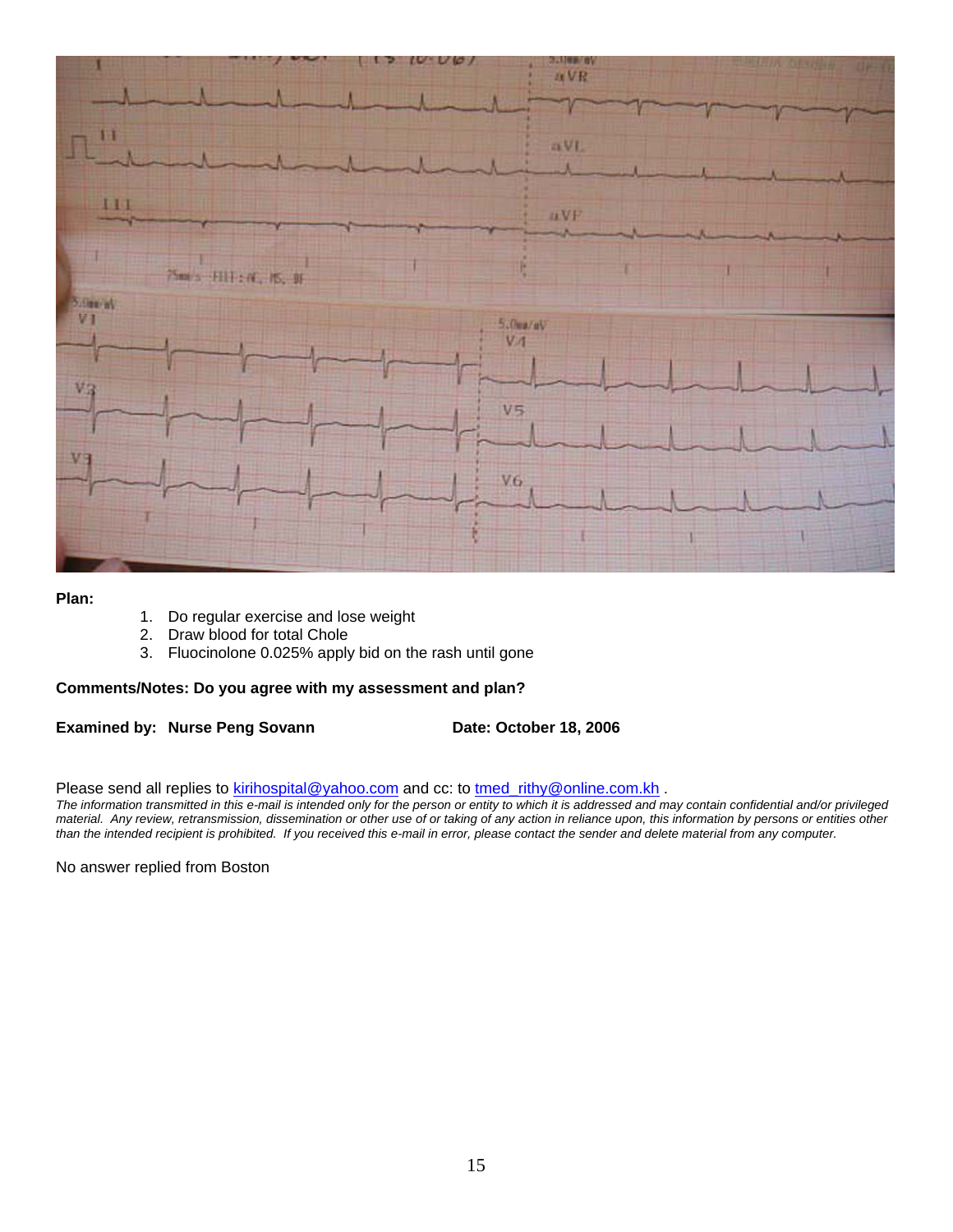# **Thursday, October 19, 2006**

## **Follow-up Report for Rattanakiri TM Clinic**

There were patients seen during this month TM clinic at Rattanakiri Referral Hospital (RRH). The data of 7 new cases was transmitted and received replies from both Phnom Penh and Boston. Per advice sent by Partners in Boston and Phnom Penh Sihanouk Hospital Center of HOPE as well as advices from PA Rithy on site, the following patients were managed and treated per local staff:

[Please note that in general the practice of dispensing medications at RRH for all patients is usually limited to a maximum of 7 days treatment with expectation of patients to return for another week of supplies if needed be. This practice allows clinicians to monitor patient compliance to taking medications and to follow up on drug side effects, changing of medications, new arising symptoms especially in patients who live away from the town of Banlung and/or illiterate. Nearly all medications and some lab tests not available/done at RRH are provided by SHCH to TM patients at no cost]

## Treatment Plan for Rattanakiri TM Clinic October 2006

#### **1. EM#00193, 22F (Village I)**

#### **Assessment:**

1. Nodular Goiter

#### **Plan:**

2. Draw blood for TSH and Free T4 at SHCH

#### **Lab result on October 19, 2006**

| TSH<br>$= 0.37$   | $[0.49 - 4.67]$  |
|-------------------|------------------|
| Free $T4 = 12.79$ | $[9.14 - 23.81]$ |

**Recommendation: R**echeck TFT in 2 month.

#### **2. YS#00194, 30F (Village III)**

#### **Assessment:**

- 1. Bacterial Vaginosis
- 2. UTI
- 3. Anxiety?
- 4. Cachexia

#### **Plan:**

- 1. Ceftin 250mg 1 po bid x 2wks
- 2. MTV 1t po qd for one month
- 3. Paracetamol 500mg 1t po q6h prn HA for one month
- 4. Techniques for stress reduction

#### **3. HS#00195, 44F (Village I)**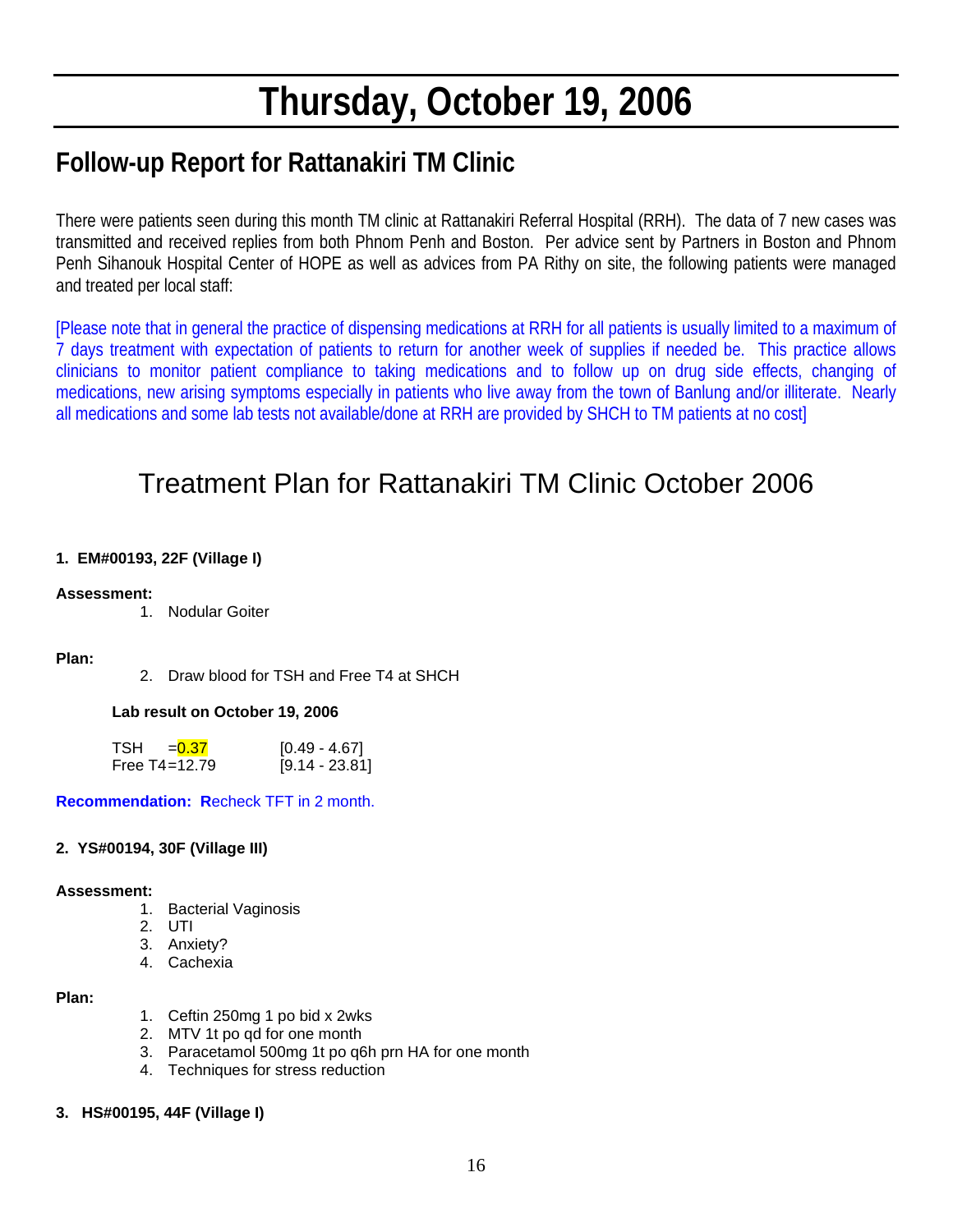#### **Assessment:**

- 1. UTI
- 2. Elevated BP

#### **Plan:**

- 1. Ciprofloxacin 500mg 1t po bid for 3d
- 2. Educate patient on low salt/fat diet, regular exercise
- 3. Recheck BP next follow-up

#### **4. YV#00196, 39M (Village I)**

#### **Assessment:**

- 1. Rosacea
- 2. Folliculitis (truncal/back)

#### **Plan:**

- 1. Erythromycin 500mg 1t po bid for 4 wks
- 2. Fluocinolone 0.025% apply bid on the rash 2-4 wks
- 3. Promethazine 25mg 1 po qhs prn pruritus
- 4. Loratidine 10mg 1 po qd prn pruritus
- 5. Alcohol and smoking cessation

#### **5. LS#00197, 43M (Village I)**

#### **Assessment:**

- 1. Dysentery
- 2. Dyspepsia
- 3. Parasititis

#### **Treatment:**

- 1. Mg/Al(OH)3 250/120mg 2t chew qid prn upset stomach
- 2. Metochlorpramide 10mg 1t po qhs for one month
- 3. Metronidazole 250mg 2t po tid for 10d
- 4. Mebendazole 500mg chew 1t qhs for 1d

#### **6. CL#00198, 40F (Cha' Ong Village)**

#### **Assessment:**

- 1. PID
	- 2. Cervical dysplasia

#### **Plan:**

- 1. Metronidazole 250mg 2t po bid for two weeks
- 2. Ciprofloxacin 500mg/5cc 5cc po bid for two weeks
- 3. Naproxen 375mg 1 po bid prn pain
- 4. MTV 1 po qd x 1mo
- 5. Draw blood CBC, Chem, BUN, Creat and Pap smear, Vaginal discharge bacterial identification at SHCH
- 6. Treat her husband with metronidazole and ciprofloxacin as well

#### **Lab result on October 2006**

| <b>WBC</b>  | $=6$     | $[4 - 11x10^9/L]$       |
|-------------|----------|-------------------------|
| <b>RBC</b>  | $=3.9$   | $[3.9 - 5.5x10^{12}/L]$ |
| Hb          | $= 11.5$ | $[12.0 - 15.0g/dL]$     |
| Ηt          | $=$ 34   | $[35 - 47\%]$           |
| <b>MCV</b>  | $= 87$   | $[80 - 100f]$           |
| <b>MCH</b>  | $=30$    | $[25 - 35pg]$           |
| $MHCH = 34$ |          | $[30 - 37\%]$           |
| Plt         | $= 331$  | $[150 - 450x10^9/L]$    |
| $Lym = 1.5$ |          | $[1.0 - 4.0x10^9/L]$    |
| Mxd         | $=0.3$   | $[0.1 - 1.0x10^9/L]$    |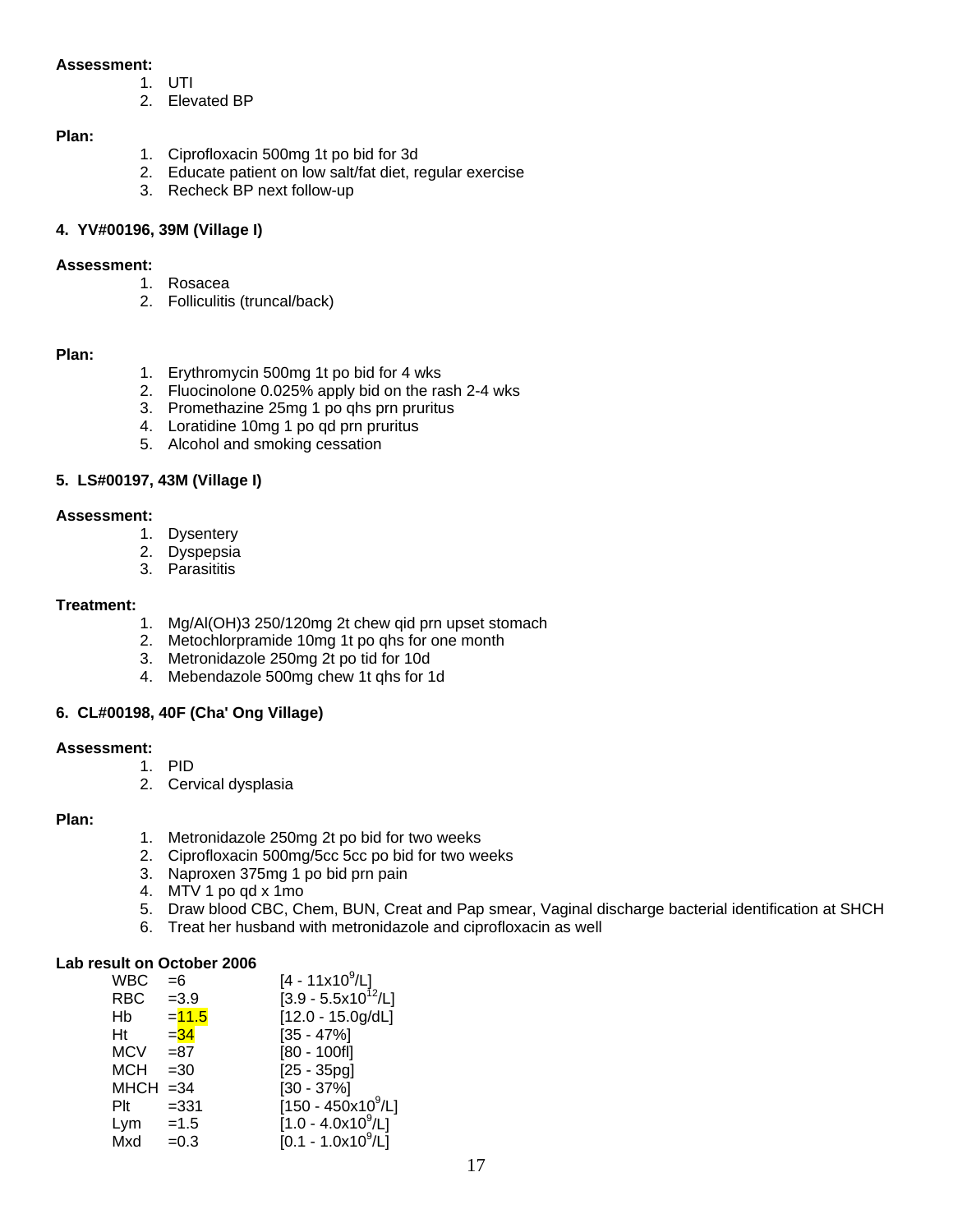Neut =4.2 [1.8 - 7.5x10<sup>9</sup>/L] Na =137 [135 - 145] K  $=2.6$  [3.5 - 5.0]  $CI = 105$  [95 - 110] BUN = 1.3 [0.8 - 3.9]<br>Creat = 70 [44 - 80]  $Create = 70$ Glu =  $5.4$  [4.2 - 6.4]  **Pap smear conclusion:** NILM, PAP II (inflamed cells)  **Bacteriology:** numerous colonies of Enterococcus faecalis numerous colonies of Candida non albican

**Recommendation:** Add Fluconazole 150mg or 200mg 1 tab po qd once.

#### **7. TS#00199, 26F (Village I)**

#### **Assemssent:**

1. Pharyngitis

#### Treatment:

- 1. Augmentin 825mg 1t po bid for a week
- 2. Para 500mg 1 tab po qid prn fever/pain

#### **8. PC#00200, 24F (Cha'Ong Village)**

#### **Assessment:**

1. PID

#### **Plan:**

- 1. Metronidazole 250mg 2t po bid for two weeks
- 2. Ciprofloxacin 500mg/5cc 5cc po bid for two weeks
- 3. Naproxen 375mg 1 po bid prn pain
- 4. MTV 1 po qd x 1 mo
- 5. Vaginal discharge bacterial identification at SHCH
- 6. Treat her husband with metronidazole and ciprofloxacin as well

 **Bacteriology:** numerous colonies of Candida non albican

**Recommendation:** Add Fluconazole 150mg or 200mg 1 tab po qd once.

#### **9. OI#00201, 62F (Village I)**

#### **Assessment:**

- 1. Overweight
- 2. Lichen simplex chronicus
- 3. Lichen planus
- 4. Atopic dermatitis

#### **Plan:**

- 1. Do regular exercise and lose weight
- 2. Draw blood for total Chol and TG
- 3. Fluocinolone 0.025% apply bid on the rash until gone

#### **Lab result on October 2006**

| $T_{\rm c}$ Chol =4.9 | $[-5.7]$ |           |
|-----------------------|----------|-----------|
| TG.                   | $= 2.14$ | $[-1.71]$ |

## Patients who came for follow-up and medication refill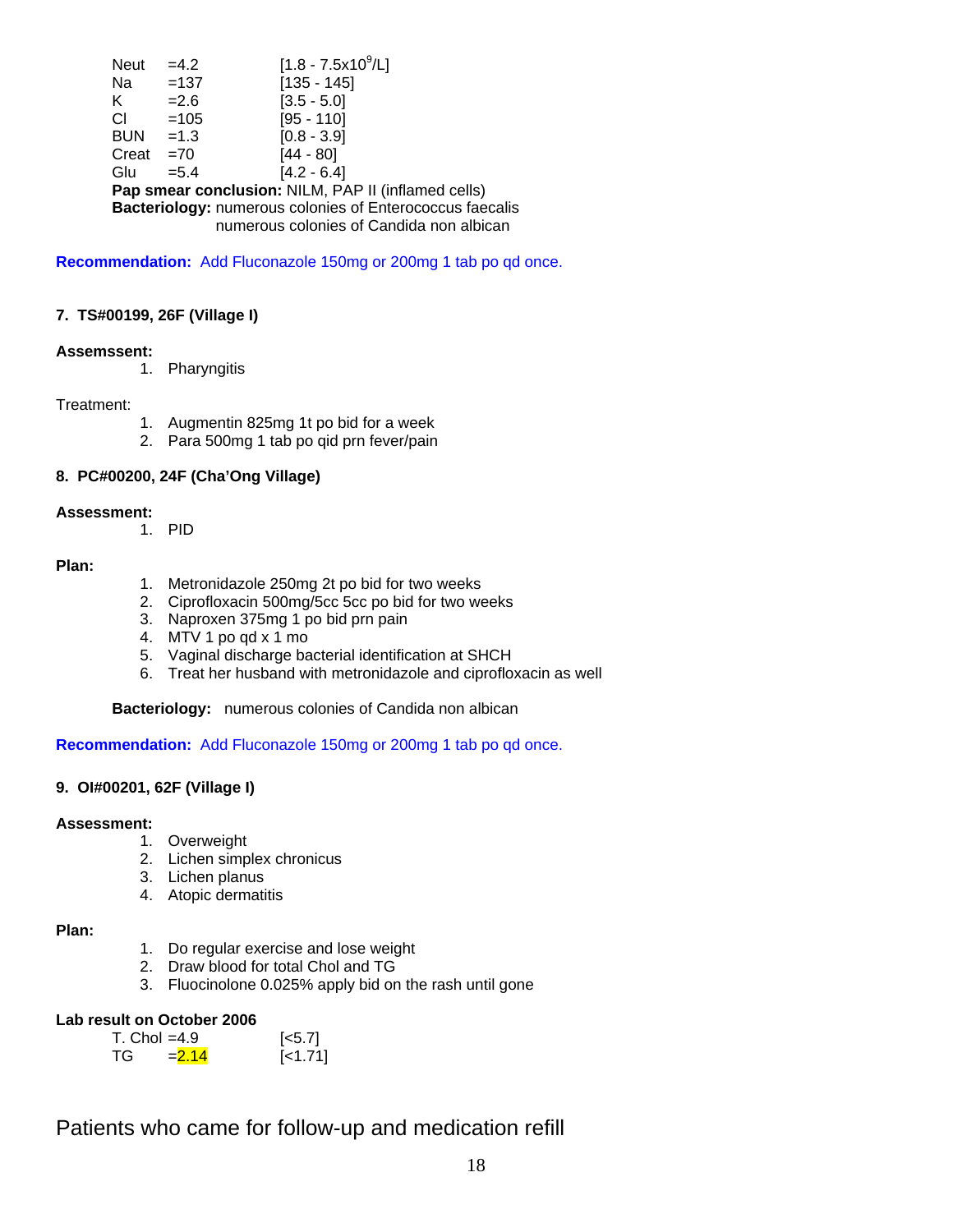#### **1. PO#00148, 67F (Village III)**

#### **Diagnosis:**

- 1. HTN
- 2. DMII
- 3. PNP

#### **Treatment:**

- 1. Lisinopril 20mg ¼t po bid x 100d
- 2. Metformin 500mg 1t po qhs x 100d
- 3. Glibenclamide 5mg 1t po bid x 100d
- 4. ASA 300mg ¼t po qd x 100d
- 5. Amitriptylin 25mg ½t po qhs x 100d

#### **2. MY#00156, 56F (Village I)**

#### **Diagnosis:**

- 1. DMII with PNP
- 2. Overweight
- 3. PVC
- 4. Hyperlipidemia

#### **Treatment:**

- 1. Metformin 500mg 1t po qhs x 100d
- 2. ASA 300mg ¼t po qd x 100d
- 3. Captopril 25mg 1/4t po qd x 100d
- 4. Amitriptyline 25mg ¼t po qhs x 100d

#### **3. OT#00155, 45F (Bor Keo)**

#### **Diagnosis:**

- 1. HTN
- 2. DMII

#### **Treatment:**

- 1. Lisinopril 20mg ¼t po qd x 100d
- 2. Metformin 500mg 2t po bid x 100d
- 3. Glibenclamid 5mg 2t po bid x 100d
- 4. ASA 300mg ¼t po qd x 100d
- 5. Amitriptylin 25mg ½t po qhs x 100d

#### **4. RH#00160, 67F (Village I)**

#### **Diagnosis:**

- 1. HTN
- 2. DMII
- 3. PNP
- 4. OA

#### **Treatment:**

- 1. Lisinopril 20mg ¼t po qd x 100d
- 2. Glibenclamide 5mg 1t po qd x 100d
- 3. ASA 300mg ¼t po qd x 100d
- 4. Amitriptylin 25mg ½t po qhs x 100d

#### **5. NH#00010, 49F (Village I)**

#### **Diagnosis:**

- 1. HTN 2. DMII
-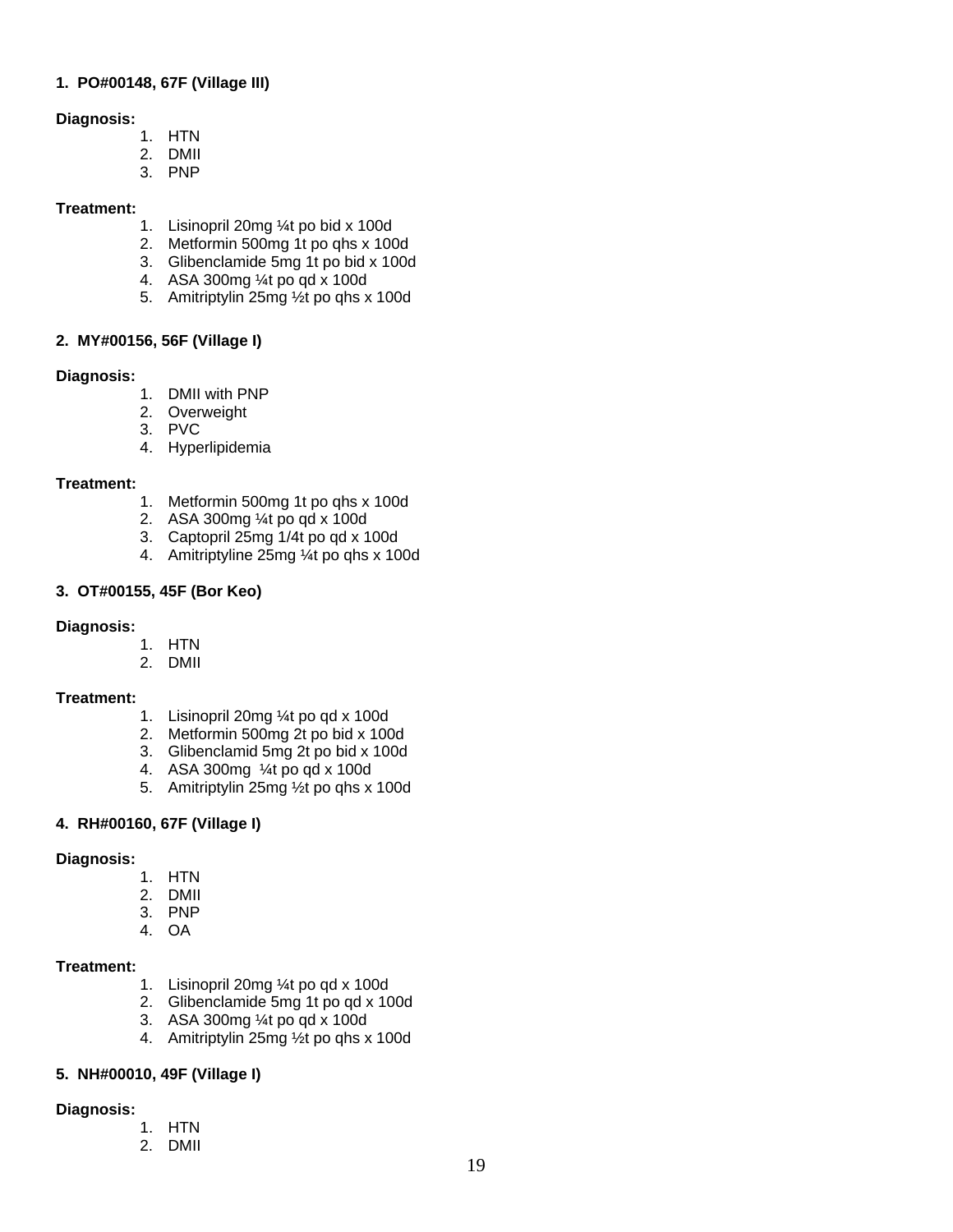- 3. LVH
- 4. Aorta Insufficiency?
- 5. Aorta Stenosis?
- 6. Gastritis

#### **Treatment:**

- 1. Atenolol 50mg 1t po bid x 100d
- 2. Chlorpropramide 1t po qAM
- 3. ASA 300mg ¼t po qd x 100d
- 4. Mg/Al(OH)3 250/125mg chew 2t qid x 100d

#### **6. CL#00122, 33F (Village III)**

#### **Diagnosis:**

1. Hypothyroidism

#### **Treatment:**

- 1. Carbimazole 5mg 1t po qd x 1mo
- 2. Recheck TSH in 2 mo at SHCH

#### **7. CO#00188, 37F (Village I)**

#### **Diagnosis:**

- 1. Nodular Goiter
- 2. Subclinical Hyperthyroidism

#### **Treatment:**

1. Recheck TSH and Free T4 in 2 mo at SHCH

#### **8. YM#00189, 16F (Village III)**

#### **Diagnosis:**

1. Asthma

#### **Treatment:**

1. Albuterol Inhaler 2puff bid prn SOB

#### **9. SR#00190, 35F (Village I)**

#### **Diagnosis:**

1. Thyroid Dysfunction

#### **Treatment:**

1. Recheck Free T4 at SHCH

#### **Lab Result on October 19, 2006**

Free T4=14.39 [9.14 - 23.81]

### **10. NS#00177, 40F (Village I)**

### **Diagnosis:**

1. Subclinical Hyperthyroidism

### **Treatment:**

1. Stop Carbimazole then recheck Free T4 in 2 mo at SHCH

### **11. NS#00006, 18F (Village I)**

### **Diagnosis:**

1. Hyperthyroidism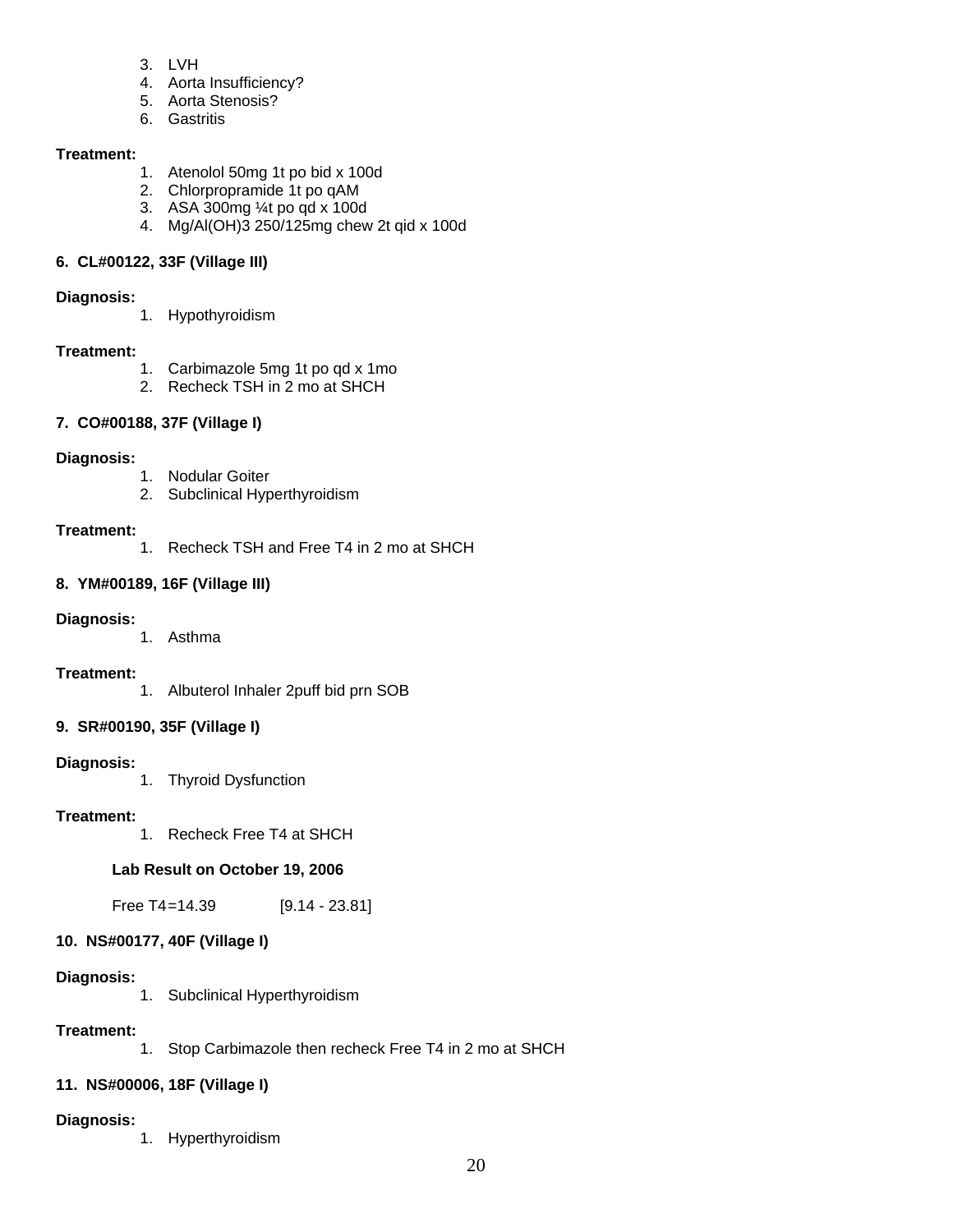#### **Treatment:**

- 1. Carbimazole 5mg ½t po tid x 100d
- 2. Propranolol 40mg ¼t po bid x 100d

#### **12. NS#00089, 16F (Village I)**

#### **Diagnosis:**

1. Hyperthyroidism

#### **Treatment:**

- 1. Carbimazole 5mg ½t po tid x 100d
- 2. Check Free T4 in 2 mo at SHCH

#### **13. UP#0093, 52F (Village III)**

#### **Diagnosis:**

1. Hyperthyroidism

#### **Treatment:**

- 1. Carbimazole 5mg ½t po tid x 100d
- 2. Recheck Free  $T\overline{4}$  in 2 mo at SHCH

#### **14. CC#00182, 23M (Ven Say Village)**

#### **Diagnosis:**

1. Goiter

#### **Treatment:**

1. Draw blood for TSH and Free T4 at SHCH

#### **Lab Result on October 19, 2006**

| $TSH = 4.27$      | $[0.49 - 4.67]$  |
|-------------------|------------------|
| Free $T4 = 12.44$ | $[9.14 - 23.81]$ |

**Recommendation:** Follow-up in December 2006 TM clinic for FNA.

#### **15. SR#00186, F (Village I)**

#### **Diagnosis:**

- 1. Cachexia
- 2. Anxiety

#### **Treatment:**

- 1. MTV 1t po qd
- 2. No follow up

#### **16. SH#00184, 45F (Village I)**

#### **Diagnosis:**

- 1. Anxiety
- 2. Tension HA

#### **Treatment:**

1. Amitriptylin 25mg ¼t po qhs for 2 weeks, then ½t po qhs for 3 months

#### **17. YY#00187, 70F (Village I)**

#### **Diagnosis:**